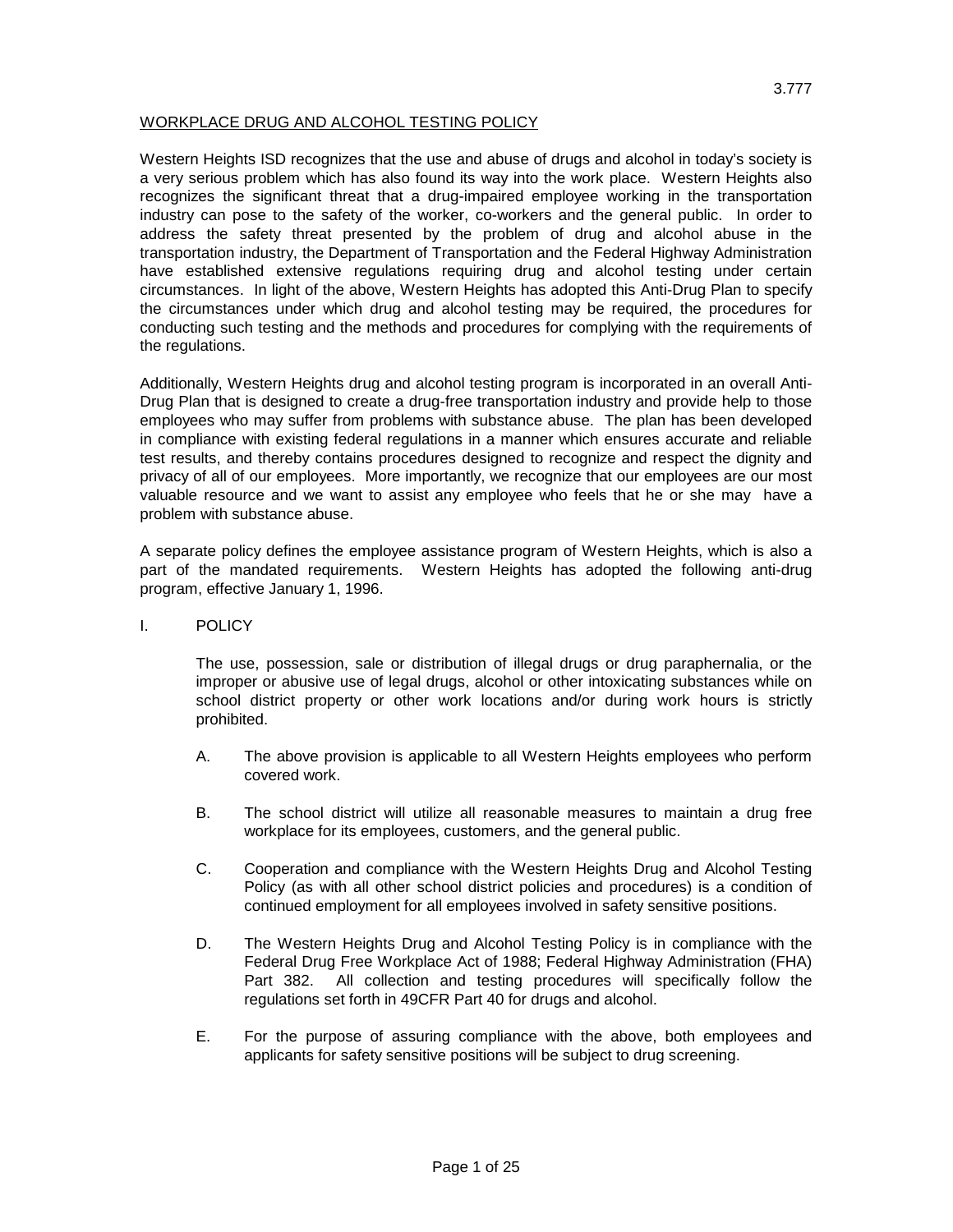F. The Board of Education for Western Heights under its own authority will test security, food service, maintenance, custodians, groundskeepers, bus monitors, and drivers of school vehicles for pre-employment, reasonable suspicion, and post-accident.

## II. SAFETY SENSITIVE

The Board of Education of Western Heights has established the following factors in designating specific positions as safety sensitive.

- A. Drivers of commercial vehicles:
	- 1. with a gross vehicle weight rating of 26,001 pounds or more or combination vehicles (weighing at least 26,001 pounds) or
	- 2. designated to transport 16 or more passengers including the driver, or
	- 3. transporting hazardous materials in amounts requiring placarding.

## III. RESPONSIBLITIES

- A. The Board of Education of Western Heights is responsible for the implementation and conformance of Western Heights drug and alcohol testing policy to 49CFR Parts 40, 382 (this includes any contractor personnel, including subcontractors and anyone employed by a subcontractor are subject to drug and alcohol testing if they perform a covered function); and for recordkeeping and confidentiality of the drug testing process. (This includes maintaining required records with respect to subcontractors). In addition they are responsible for observing employee behavior and performance in relation to reasonable cause testing.
- B. Failure to comply with this policy may lead to disciplinary action up to and including termination from employment.
- C. Unless an employee's physician has advised the employee that the controlled substance they are taking does not adversely affect their ability to safely operate a commercial motor vehicle, an employee should not drive under the influence of prescribed controlled substance.

### IV. DRUG AND ALCOHOL TESTING

A. Drug screening will be conducted for the following chemicals: Marijuana, cocaine, opiates, phencyclidine (PCP), and amphetamines. A drug immunoassay screen will have the following thresholds for positive verification:

| Marijuana Metabolite         | 50NG/ML   |
|------------------------------|-----------|
| <b>Cocaine Metabolite</b>    | 300NG/ML  |
| Opiates                      | 300NG/ML  |
| Phencyclidine                | 25NG/ML   |
| Amphetamines/Methamphetamine | 1000NG/ML |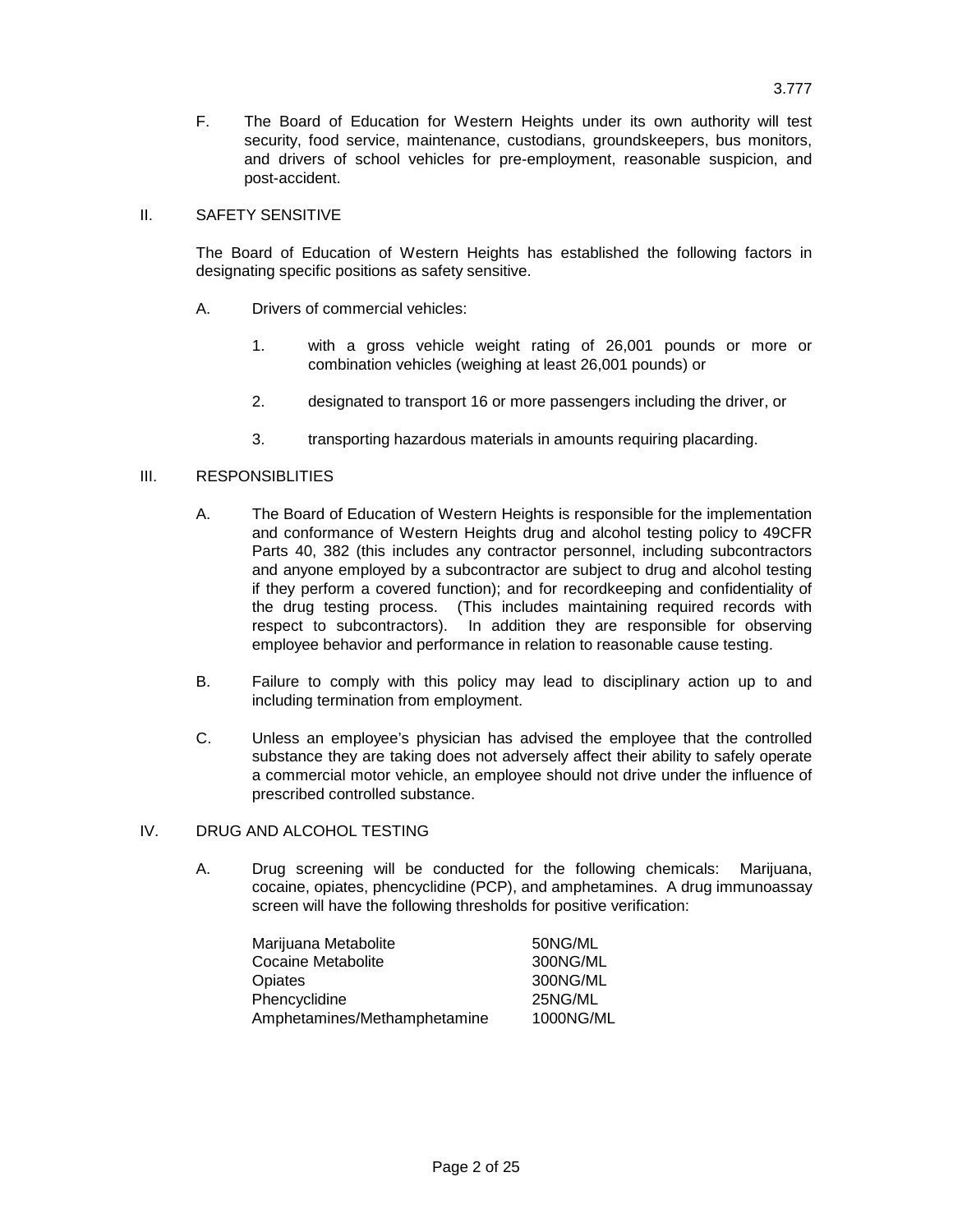B. When the initial screen is positive (has exceeded the established screening threshold) the Medical Review Officer (MRO) will review the results. If the MRO still believes there is a positive, then a second confirmation test gas chromatography/mass spectrometry (GC/MS) will be completed. The thresholds for positive confirmation for GC/MS are as follows:

| Marijuana Metabolite       | 15NG/ML  |
|----------------------------|----------|
| Cocaine Metabolilte        | 150NG/ML |
| Opiates                    | 300NG/ML |
| Phencyclidine              | 25NG/ML  |
| Amphetamine/Methamphetaime | 500NG/ML |

- C. Alcohol testing will be conducted by utilizing an evidential breath testing device (EBT) which meets the requirements established by the conforming products list published in the Federal Register. A reading of .04 or greater on the EBT will result in the necessity of a second test occurring within 20 minutes in order to make a determination of positive.
- D. A second EBT test result of .04 or greater will result in the removal of the individual from the safety sensitive position.
- E. An initial EBT reading of .02 to .0399 will result in a second EBT test within the time frame noted in IV C above. If the second test falls within the same range the individual will be removed from the safety sensitive position until the start of the next regularly scheduled duty period, but not less than 24 hours following the administration of the test.

## V. COLLECTION SITES

- A. Collection sites for drug screening specimen collection will be established by B & T Precision Testing. (Specific information related to the Chain of Custody form, (Protocol #1) laboratory analysis procedures, (Protocol #8) specimen collection procedures (Protocol #4) and blind sampling (Protocol #7) are all contained in B & T Precision Testing's Protocol Manual. Drug testing of the specimen will be provided through an established and accredited laboratory that has completed certification to conduct drug testing by the U.S. Department of Health and Human Services (DHHS) and Commission on Office Laboratory Accreditation (COLA); Clinical Laboratory Improvement Amendment (CLIA). All random tests for Western Heights will be collected at Western Heights. The local specimen collection site for Western Heights, for only the pre-employment, reasonable suspicion, or post-accident collections, is Spectra-Lab, Inc, 909 S. Meridian, Suite 427, Oklahoma City, OK 73108, (405) 942-3920; however, other sites are available as access is necessary.
- B. Alcohol testing will be conducted by a certified Breath Alcohol Technician (BAT).
- C. Strict chain-of-custody practices will be adhered to regarding urine specimen collection, transportation to the laboratory, during laboratory analysis, MRO review and reporting to the school district.
- D. An applicant or employee will be required to sign the necessary drug/alcohol screening consent forms established by the company or authorized by the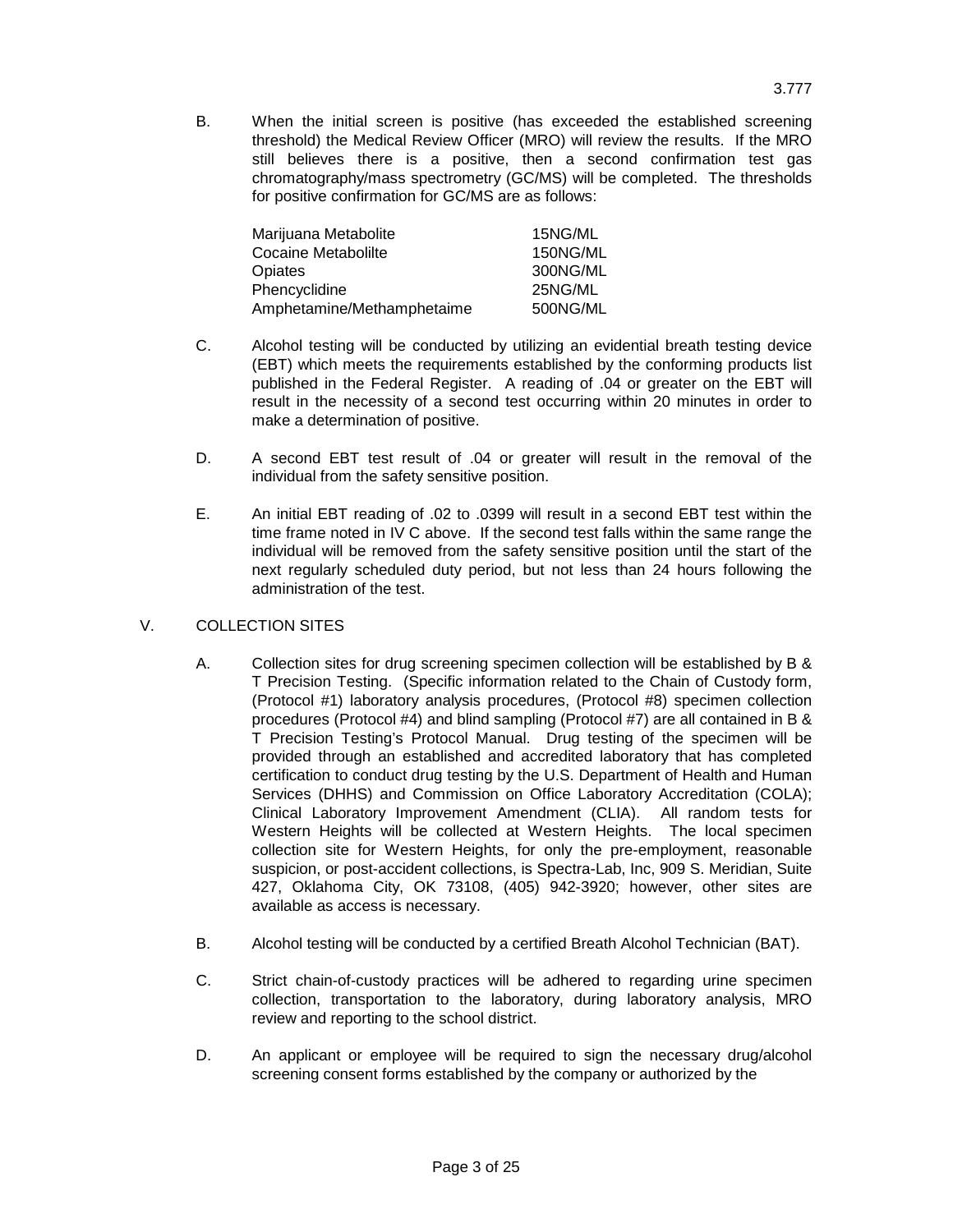forms will be considered the equivalent of receiving a confirmed "positive" result for employment.

- E. All urine specimens collected will be split-samples.
- F. An applicant or employee shall be informed of the drug/alcohol screening specimen collection location and time. The applicant or employee shall be responsible for reporting to the collection site, at the scheduled time, with a photo ID, and comply with the directions of the specimen collector.
	- 1. An employee in a designated safety sensitive position who is requested to submit to a drug specimen collection shall be given time off with pay for that purpose.
	- 2. Failure by an applicant or employee to report to the collection site at the scheduled time will be considered refusal to submit to a drug/alcohol screen as a condition of employment or continued employment, and will be considered the equivalent of receiving a confirmed "positive" result. The applicant or employee shall not be utilized in a safety sensitive capacity until cleared by the MRO or SAP.
- G. Negative drug testing report results will be reported, to B & T Precision Testing, within 24 hours of specimen receipt at the laboratory. Positive drug testing results will be reported to B & T Precision Testing within 48 hours of receipt at the Laboratory (unless there is difficulty reaching the person being tested, by the MRO). All tests will be reported by B & T Precision Testing to the Superintendent of Western Heights. In no instance will the test go unreported longer than 5 days - if employee is contacted; 14 days - if employee cannot be contacted by B & T or Western Heights Public Schools, from the time the specimen is received from the laboratory by B & T Precision Testing.
- H. Reports of breath alcohol tests will be reported immediately to the safety sensitive employee (SSE) and the employer.

## VI. CONFIDENTIALITY

Confidentiality will be applied to every aspect of the anti-drug program.

- A. After the MRO contacts the employee to discuss a positive confirmatory test result and a final decision is reached regarding the positive result, Superintendent of Western Heights shall serve as the sole point of contact with the Western Height's Employee Assistance and Drug/Alcohol Testing Program.
- B. All drug and alcohol testing information will receive the highest level of respect in relation to confidentiality. Information regarding an individual's testing results or rehabilitation may be released only upon the written consent of the individual, except that such information must be released regardless of consent to the Administrator or the representative of a state agency upon request as part of an accident investigation. Statistical data related to testing and rehabilitation that is not name-specific and training records must be made available to the Administrator or the representative of a state agency upon request.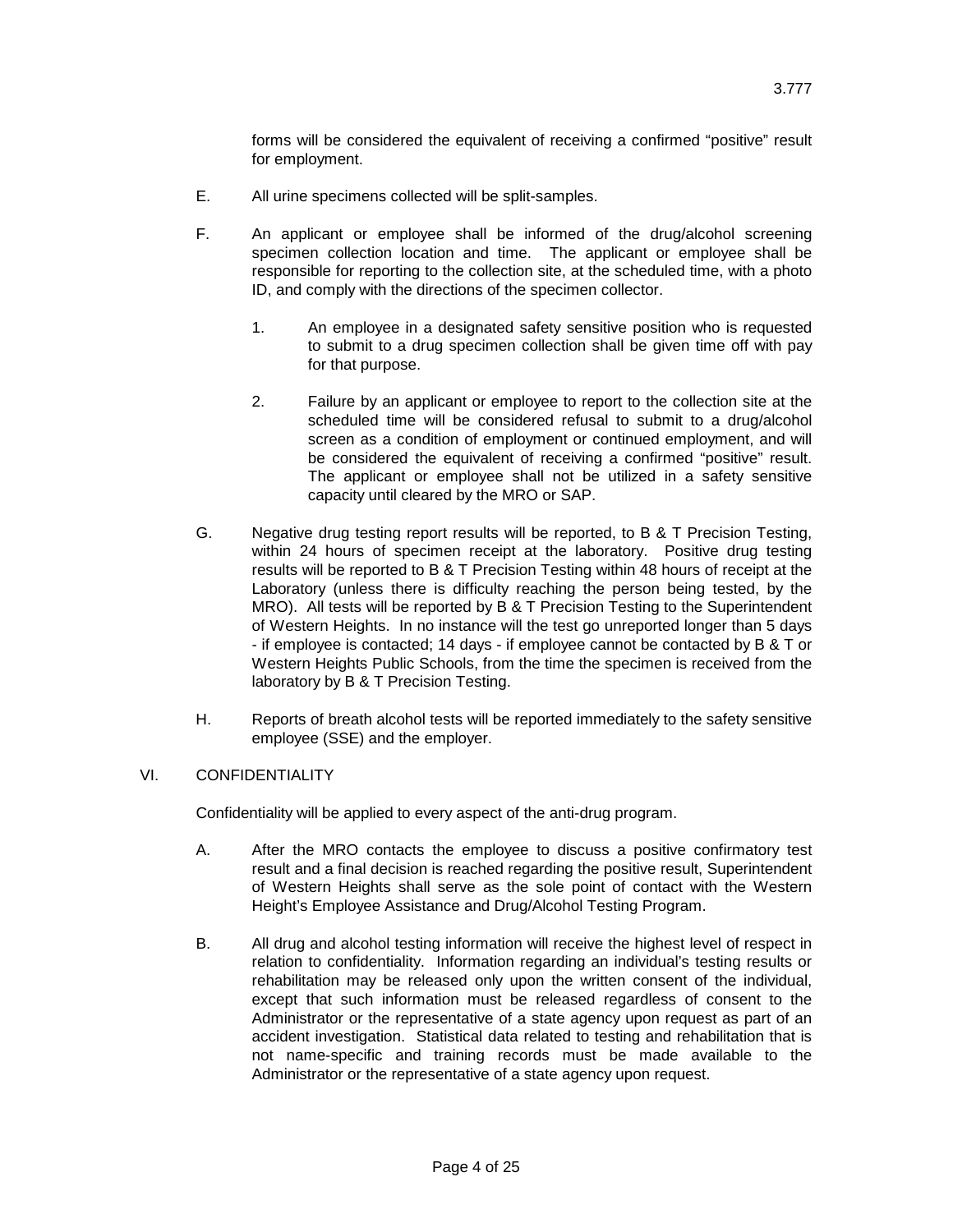C. All records relating to drug and alcohol testing will be kept in a separate, locked file from other employee records.

### VII. NOTIFICATION OF TESTING

- A. Notification of the school district's drug and alcohol testing requirement shall be included in announcements or advertisements seeking applicants for all designated safety sensitive positions. (see Exhibit D)
- B. An applicant or employee required to submit to a drug/alcohol screen will be advised of the following:
	- 1. methods of drug/alcohol screening which will be used;
	- 2. substances which may be identified;
	- 3. consequences of a refusal to submit to a drug screening test or of a confirmed positive result, and;
	- 4. reasonable efforts to maintain the confidentiality of results and any medical information which may be provided.

### VIII. TRAINING

Employees who supervise employees or who have responsibility to administer the school district's drug and alcohol screening policies and procedures shall receive two additional hours of training, by the Director of Personnel of Western Heights Public Schools on behavior, physical symptoms and performance indicators of probable drug and alcohol use.

A. All subordinate-level employees will receive appropriate instruction regarding the Western Heights Drug and Alcohol Testing Policy and Employee Assistance Program (See Exhibit "C"). This shall amount to two hours of training on mandated requirements; the effects of alcohol and drugs; the process of testing; and the ramifications of a positive test.

### IX. TESTING CONDITIONS

A. Pre-Employment, Pre-Transfer: Any individual offered employment and/or reassigned to the following positions; safety sensitive position, security, food service, maintenance, custodian, groundskeeper, bus monitor, or driver of school vehicle; shall be required to take and pass a drug and alcohol screening test as a condition of employment or continued employment. (See Exhibit "D") (An exemption to this policy would be if the applicant/employee is participating in an appropriate DOT drug and alcohol testing program of another organization; has been involved in such a testing program within the previous 30 days; has been tested in the past 6 months or participating in the drug/alcohol testing program for the last 12 months. Written verification of drug and alcohol testing participation should be obtained for school district files). Exhibit "E" addresses information which must be provided. (Protocol #9)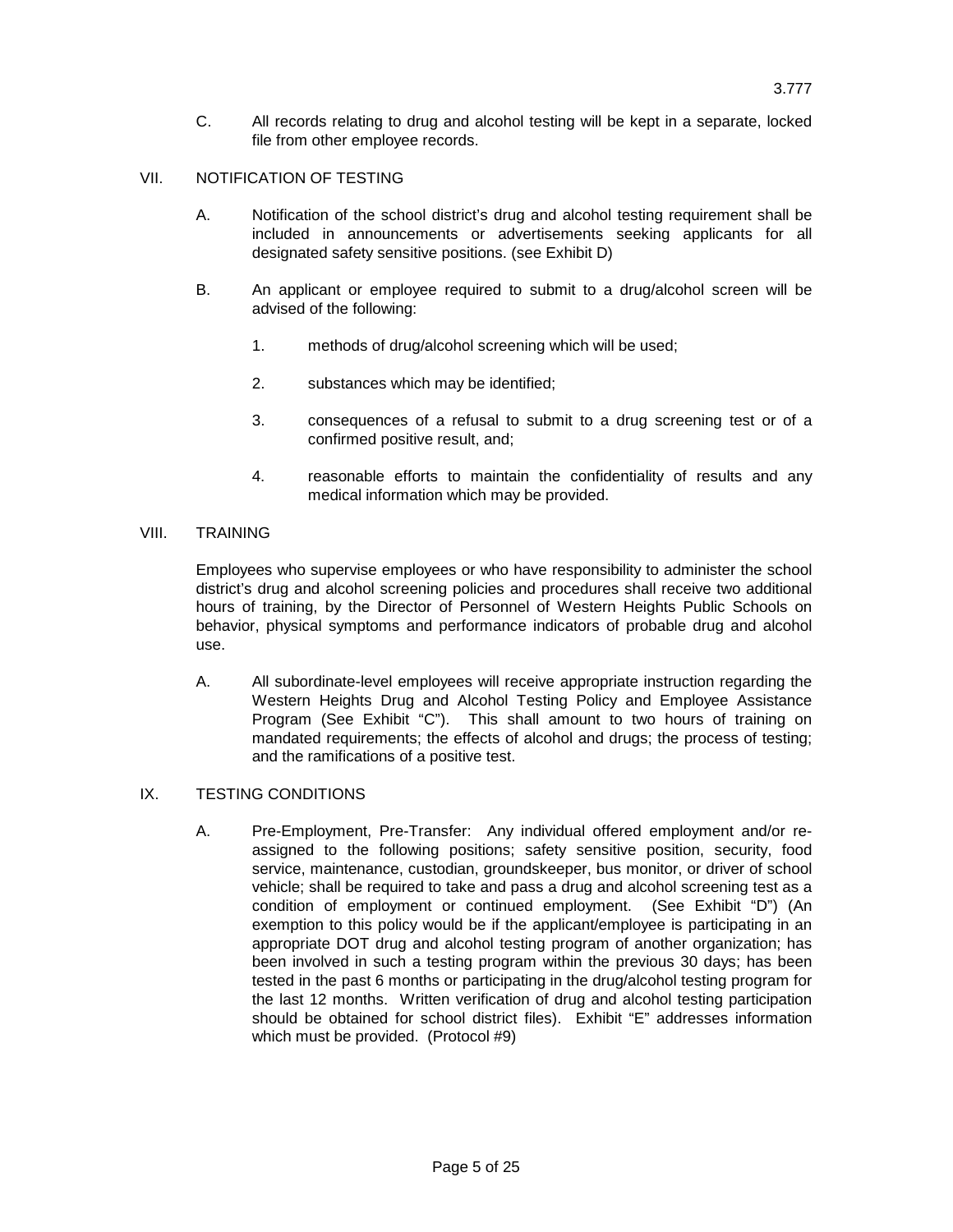- 1. An applicant who receives a confirmed positive drug screen result or the equivalent shall have the offer of employment withdrawn and shall be object to disqualification from application for company employment for a period of 2 years from the effective date of the disqualifying action.
- B. Reasonable Suspicion: Any employee in the following positions; any safety sensitive, security, food service, maintenance, custodian, groundskeeper, bus monitor, or drivers of school vehicles; may be required to submit to a drug screening test by Superintendent of Western Heights, based upon reasonable cause of drug use by the employee as reported by the employee's supervisor. All supervisory employees are required to notify Superintendent of Western Heights when reasonable suspicion is presumed. (Refer to Protocol #3)
	- 1. Reasonable suspicion involves a judgement made regarding the employee's behavior, appearance, speech or body odor, or evidence found or reported and may be based on, among other circumstances, one of the following:
		- a. Direct observation of specific contemporaneous, articuable behaviors exhibited by the employee which may impair the employee's ability to perform his/her job or which may pose a threat to safety or health.
		- b. Physical on-the-job observation of drug and/or alcohol use by the employee.
		- c. Documented deterioration in the employee's job performance that is likely to be attributed to drug or alcohol use by the employee.
		- d. An on-the-job incident or occurrence where there is evidence to indicate the incident or occurrence was in whole or in part the result of the employee's actions or inactions and/or the employee exhibited behavior indicating illegal drug or alcohol use.
	- 2. Supervisors have the right to ask a current employee in a designated safety sensitive position to submit to a drug/alcohol screening test under the circumstances of reasonable cause as a condition of employment in accordance with items VII and VIII of this policy. Refusal may be grounds for termination. In no instance of refusal for testing shall an individual be allowed to perform a safety sensitive function.
	- 3. Any employee requested to provide a drug specimen under the auspices of reasonable suspicion will be transported to the collection site. All time away from work will be eligible for regular pay.
	- 4. Under no circumstances will a SSE be allowed to perform a safety sensitive function if they have consumed alcohol with four hours of reporting for duty.
	- 5. If an alcohol test is not administered within 2 hours of this determination, a record should be prepared stating the reasons for not administering the test. Attempts to test should cease at 8 hours and the individual should be removed from the safety sensitive function until they test less than .02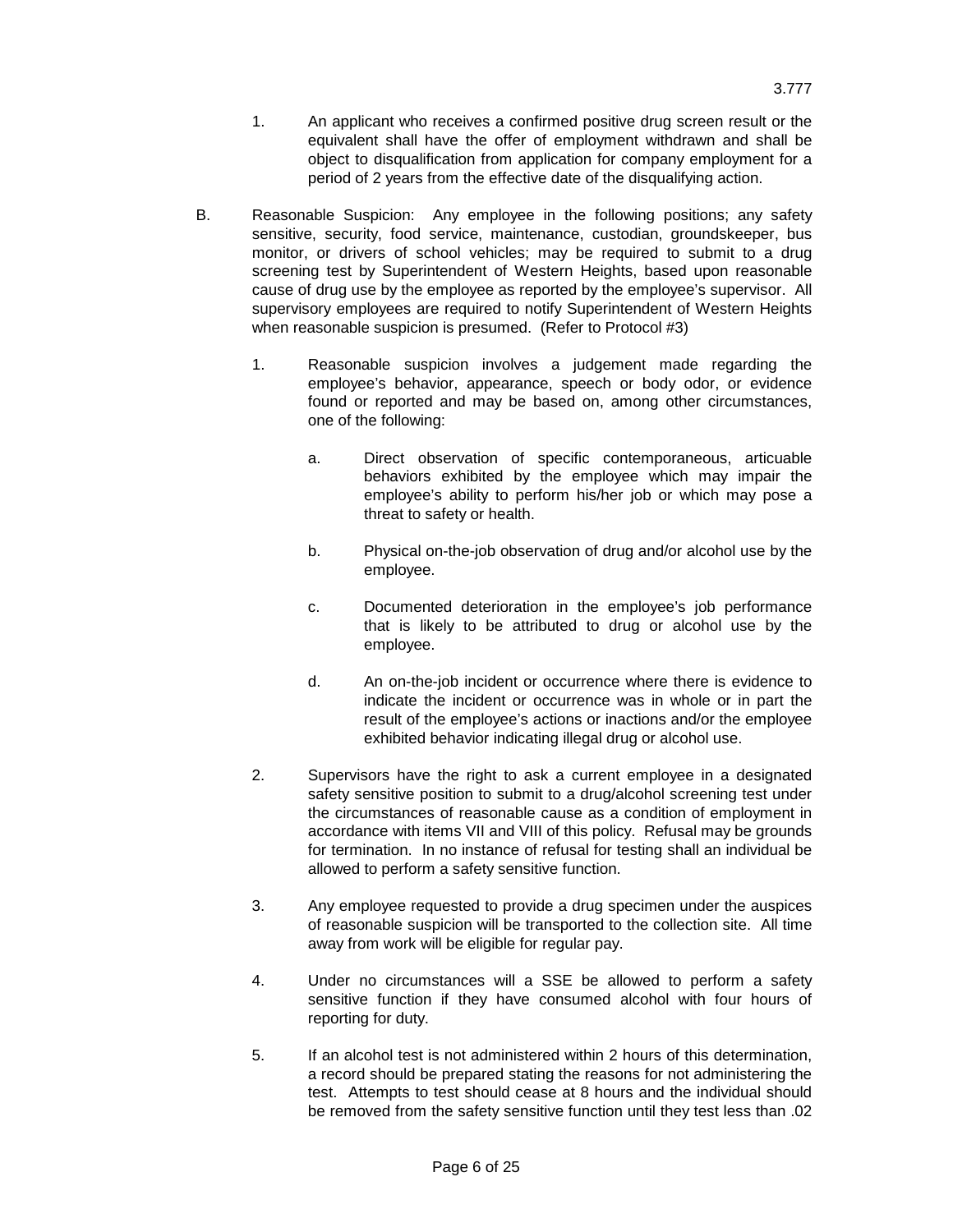or 24 hours has passed. A written record should be made of the observations.

- C. Random testing (Refer to Protocol #2)
	- 1. At least 50% of the average number of safety sensitive positions will be tested on a random basis annually under the drug testing requirements.
	- 2. Under the alcohol testing requirements at least 25% of the number of safety sensitive positions shall be tested on an annual basis.
	- 3. Random selection will be made through a computerized program provided by the B & T Precision Testing.
		- a. By the 15th of each month Western Heights will make available to B & T Precision Testing the names and SSN's of all employees to be covered in the random program for the next month.
		- b. The list of persons to be tested for the next month will be created through B & T Precision Testing computerized random number program.
		- c. The name of the person identified to be tested will be relayed to the contact person of the employer by the afternoon prior to the test date. The Employee will be notified on the morning of the test to report to the collection site not more than 30 minutes plus travel time, prior to the scheduled test time in the case of a drug collection. In the case of an alcohol test, the individual shall be tested within 15 minutes prior, during or 15 minutes after performing a safety sensitive function.
- D. Post Accident:
	- 1. The following parameters will require drug testing for each employee performing a safety sensitive function, or security, food service, maintenance, custodian, groundskeepers, bus monitors, or drivers of school vehicles, and whose performance either contributes to the accident, or cannot be completely discounted as a contributing factor to the accident as soon as possible and not later than 32 hours after an accident. Following are the times when drug testing must occur:
		- a. If the accident involved the loss of human life.
		- b. If the driver received a citation under State or local law for a moving violation arising from the accident.
		- c. Any accident involving the listed employees and falls under the categories of either(a) or (b) will be reported to B & T Precision Testing who will determine whether or not a drug or alcohol test will be performed.
		- d. Any accident which results in injury to a person requiring medical attention.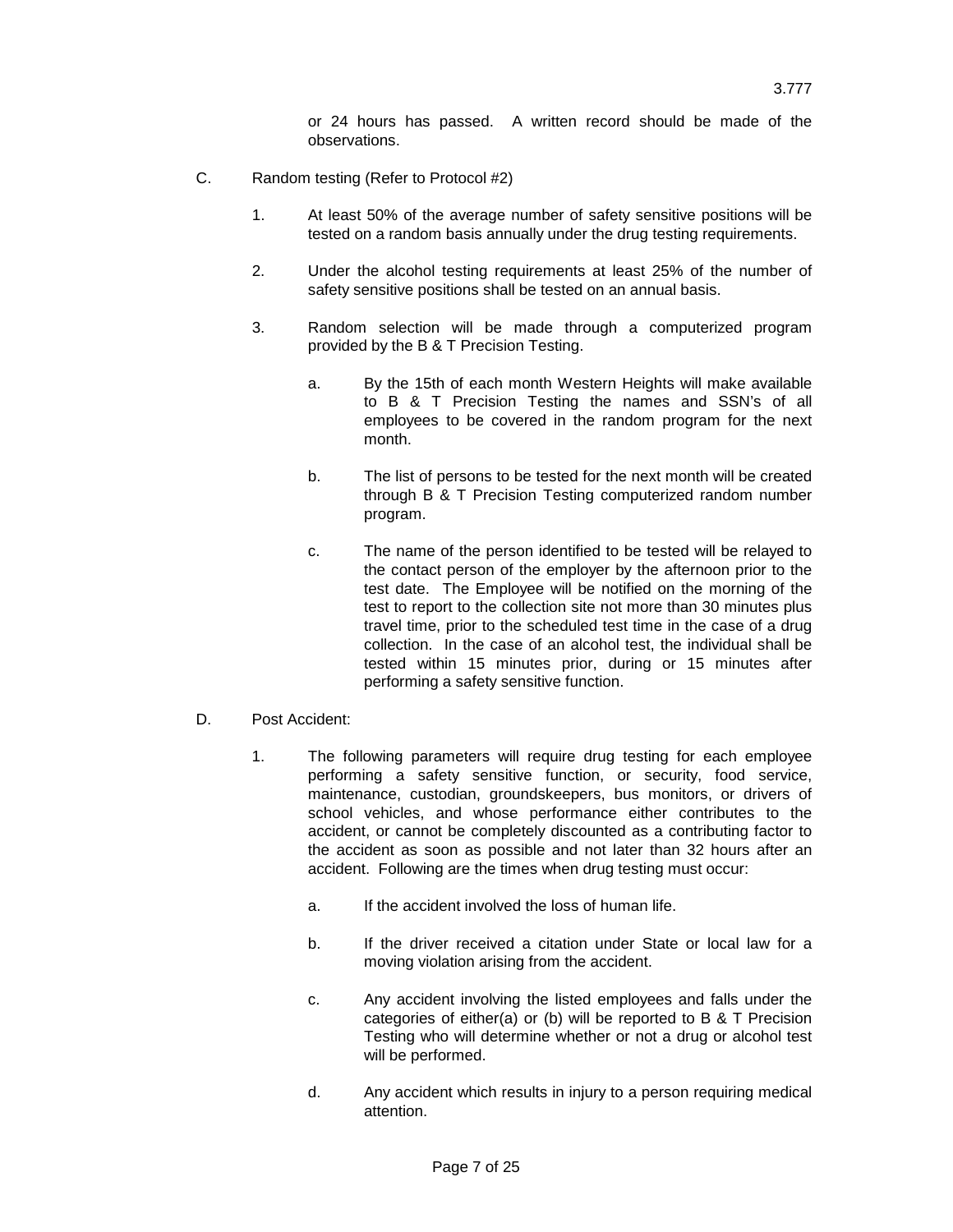- 2. No driver required to take a post accident test shall use alcohol for 8 hours following an accident or until a breath alcohol test occurs.
- 3. The SSE who is subject to post accident testing, shall remain readily available for testing. Necessary medical attention may be secured. Failure to remain available can be interpreted as a positive test result.
- 4. Results of a breath test for the use of alcohol or a urine test for the use of controlled substances, conducted by Federal, State or local officials having independent authority for the test, shall be considered to meet the requirements of this section, provided such tests conform to applicable Federal, State or local requirements, and that the results are obtained by the employer.
- 5. Following an accident all reasonable steps to obtain a urine sample for an employee should be implemented after treating the injury first.
	- a. In the case of a conscious but hospitalized employee, the coordinator of Drug/Alcohol Testing at Western Heights should notify the hospital or medical facility of the need for a sample and, if necessary, refer to the DOT drug testing requirements (Title 49 CFR Part 40).
	- b. If an employee is injured or unconscious and unable to consent to the drug test, the medical facility should collect the sample, retain it until the employee is able to consent. If the employee gives his consent, the sample should be sent to the laboratory for testing. If the employee refuses to be tested, the sample should be discarded and the incident will be treated as a refusal to test. The treating physician should determine if the employee is able to understand a request to provide a sample.
	- c. If an employee is conscious, able to understand a request for a sample, and able to urinate normally (in the opinion of a medical professional) and refuses to be tested, that employee's refusal to submit to a drug test will be considered equivalent to receiving a confirmed "positive" test result.
- 6. A breath alcohol test should also be administered in these same circumstances. An EBT test can occur up to 8 hours after the accident/incident and should be obtained as early as possible preferably within 2 hours of the accident.
- 7. Failure to obtain a breath alcohol test within 2 hours and a drug test within 32 hours will result in the employer preparing and maintaining on file a record stating the reasons for not promptly administering a test. Records will be submitted upon request to the Department of Transportation.
- E. Any employee testing positive under the category of random selection, reasonable suspicion, post-accident will be immediately removed from performing safety sensitive work and not allowed to return to the safety sensitive position.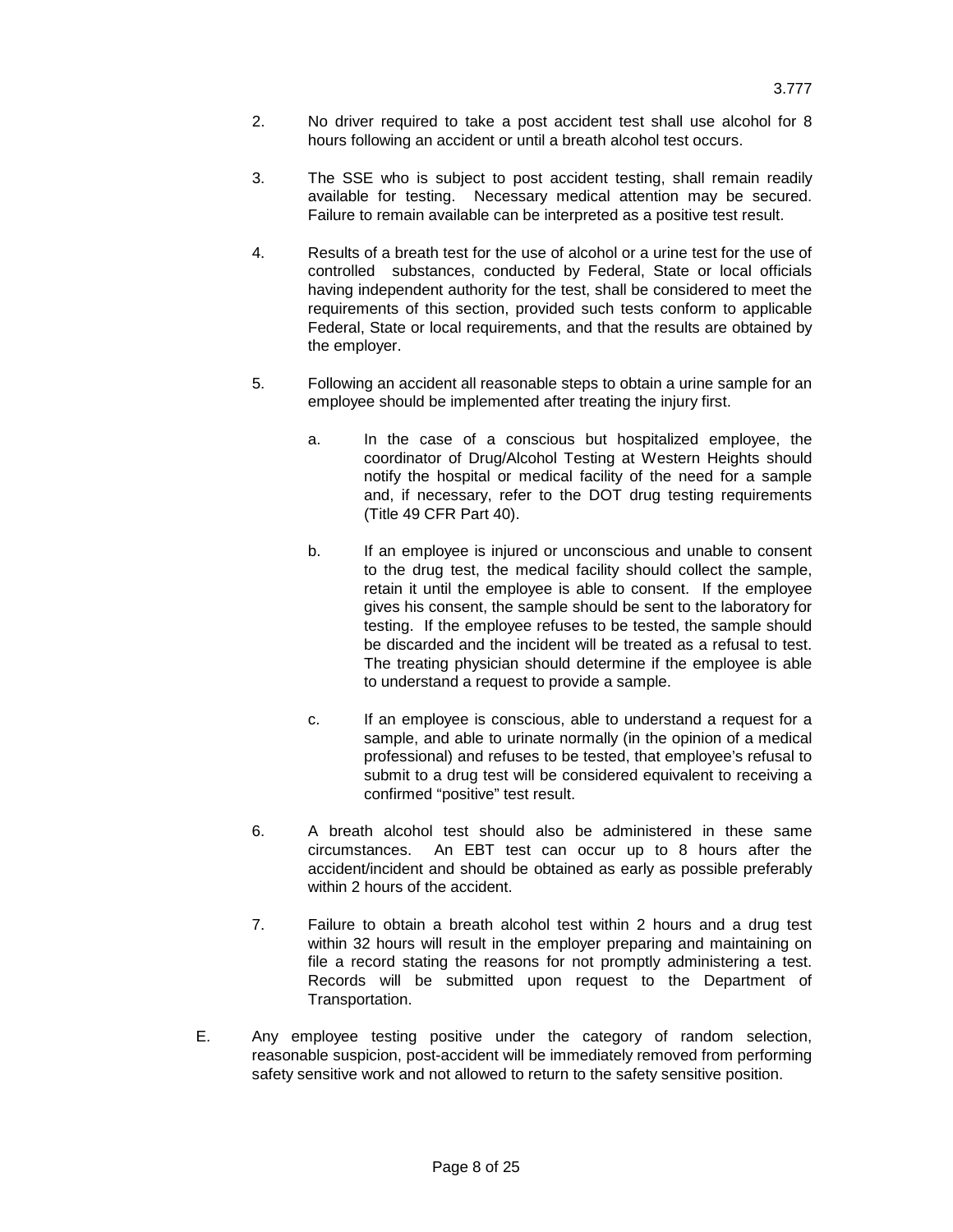- F. An employee who is a designated safety sensitive position who is removed from the work site pending the results of a drug screening test because the employee is deemed by their immediate supervisor and Superintendent of Western Heights to pose a threat to safety or health shall be eligible for available sick or vacation pay.
- X. MEDICAL REVIEW OFFICER (MRO) (Reference Protocol #6)
	- A. The Medical Review Officer is an agent of B & T Precision Testing. The qualifications and functions of the MRO are contained in B & T Precision Testing Protocol on MRO Responsibilities and Qualifications, which is available upon request from B & T Precision Testing.
	- B. All drug test results, whether positive or negative, will be reviewed by the MRO of B & T Precision Testing, in accordance with 49CFR Part 40.33. In this instance, the MRO will be Dr. William Mitchell located at 909 S. Meridian; Suite 450; Oklahoma Ctiy, OK 73108; 405-942-3920.
	- C. In the event of a presumptive positive the MRO will contact the person who's specimen it was to determine what medications and or reason the test was returned positive. The MRO, based on his review of the information will make the final determination of confirmed positive or negative. It is only after the MRO review that Western Heights will be notified of the outcome of the test.

## XI. CONSEQUENCES OF A POSITIVE TEST

- A. An employee who receives a confirmed positive drug screen or alcohol result or the equivalent shall be suspended without pay pending due process termination hearing if appropriate.
- B. An employee who refuses to submit to a drug screen or alcohol test will be considered to have tested positive and will be suspended without pay pending due process termination hearing if appropriate.
- C. Western Heights will in no way be responsible for charges arising from any referral services. Employee shall be responsible for any amount not paid for by insurance. Employees should consult their insurance policy for extend of nervous, mental and substance abuse coverage.

### XII. TAMPERING

Any applicant for a school district position who intentionally tampers with a sample provided for drug screening, violates the chain-of-custody or identification procedures or falsifies test results shall have the conditional offer of employment withdrawn. Such actions will be grounds for disqualification for all positions in school district service. Any current employee who intentionally tampers with a sample provided for drug screening, violates chain-of-custody or identification procedures or falsifies a test result shall be subject to dismissal.

### XIII. DRUG TESTING APPEALS

A. If an employee or applicant challenges the validity or accuracy of the confirmed positive result, they may appeal in writing to the MRO within 72 hours of the employee/applicant having been notified of the positive result. All positive urine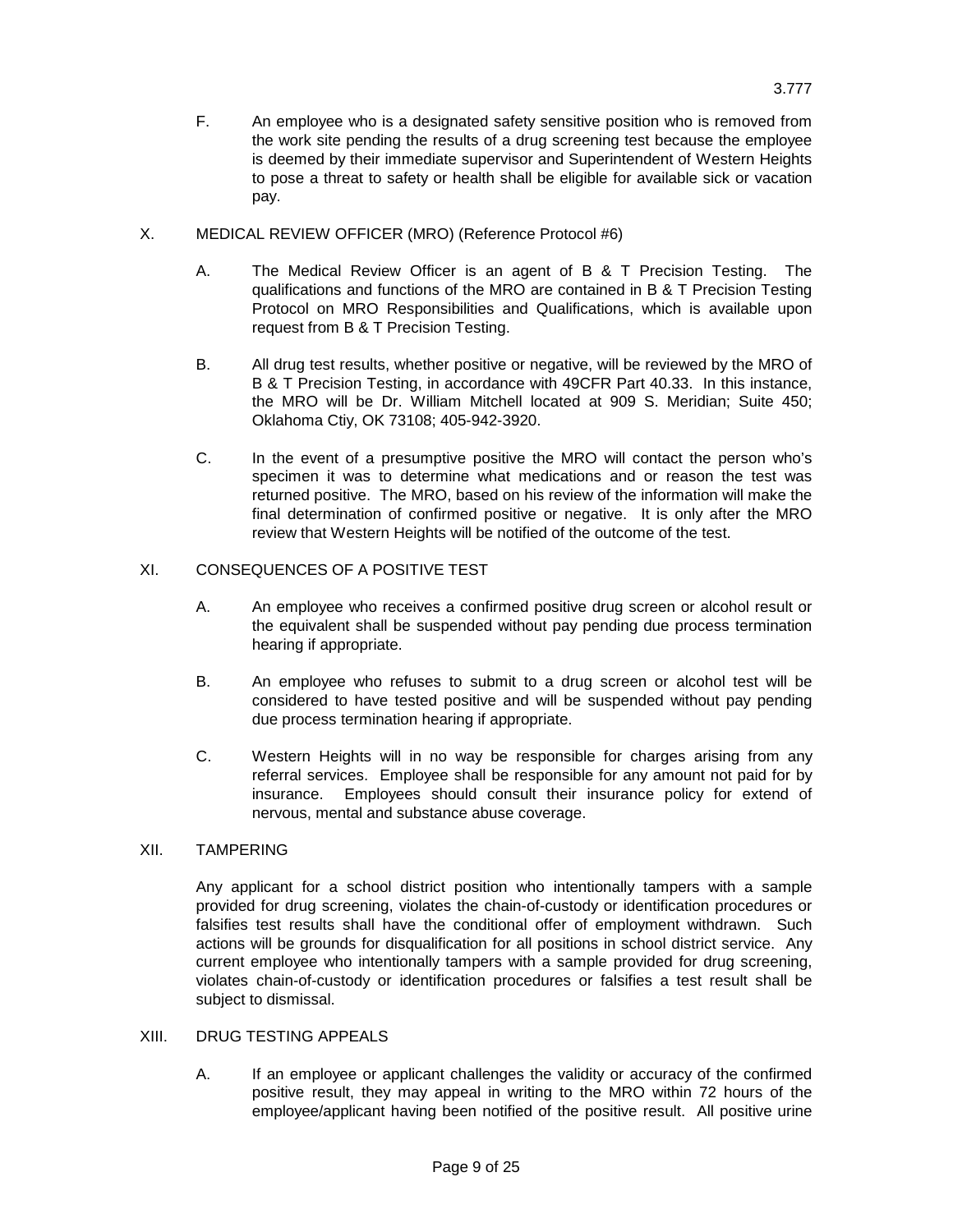samples will be kept at the laboratory for a period of one year, and at the employees request may be kept longer. The MRO and Drug Screening Coordinator should be notified of the appeal request so that arrangements for a second analysis process can be initiated on the split sample.

- B. The employee will be responsible for any associated retest costs in advance.
- C. Requirements for retention of samples and retesting are specifically spelled out in B & T Precision Testing Protocol for Drug Testing.
- D. The MRO will have discretion to authorize a retest by the original or a different laboratory on the split specimen, if it is determined that the technical standards established for test methods or chain-or-custody procedures were violated in deriving a confirmed positive result or has other appropriate cause to warrant a retest.

### XIV. RECORD KEEPING

- A. Records relating to drug/alcohol testing will be maintained as confidential, available only on a strict "need to know" basis. Records will not be kept in an employee's personnel file. Information regarding an individual's drug and alcohol testing results or rehabilitation may be released only upon written consent of the individual EXCEPT:
	- 1. such information must be released regardless of consent to a government agency as part of an accident investigation:
	- 2. such information may be disclosed regardless of consent in a lawsuit, grievance or other proceeding initiated by or on behalf of the individual and arising from verified positive drug/alcohol test.
- B. Records will be maintained according to mandated requirement B & T Precision Testing Protocol #10 identifies the most current requirements.

### XV. POLICY CHANGES

Any changes made by Western Heights to this policy will be conformance with stated regulations.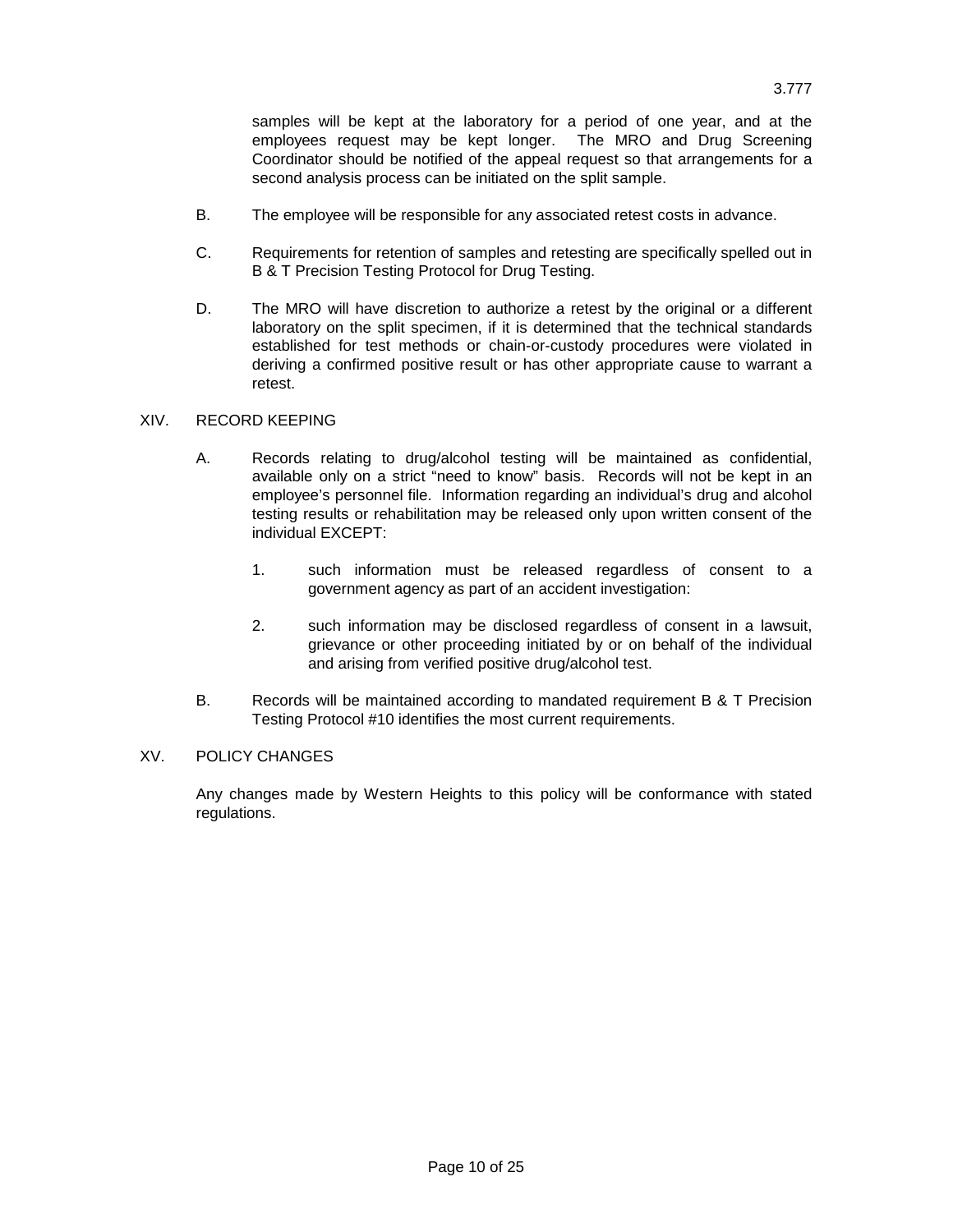EXHIBITS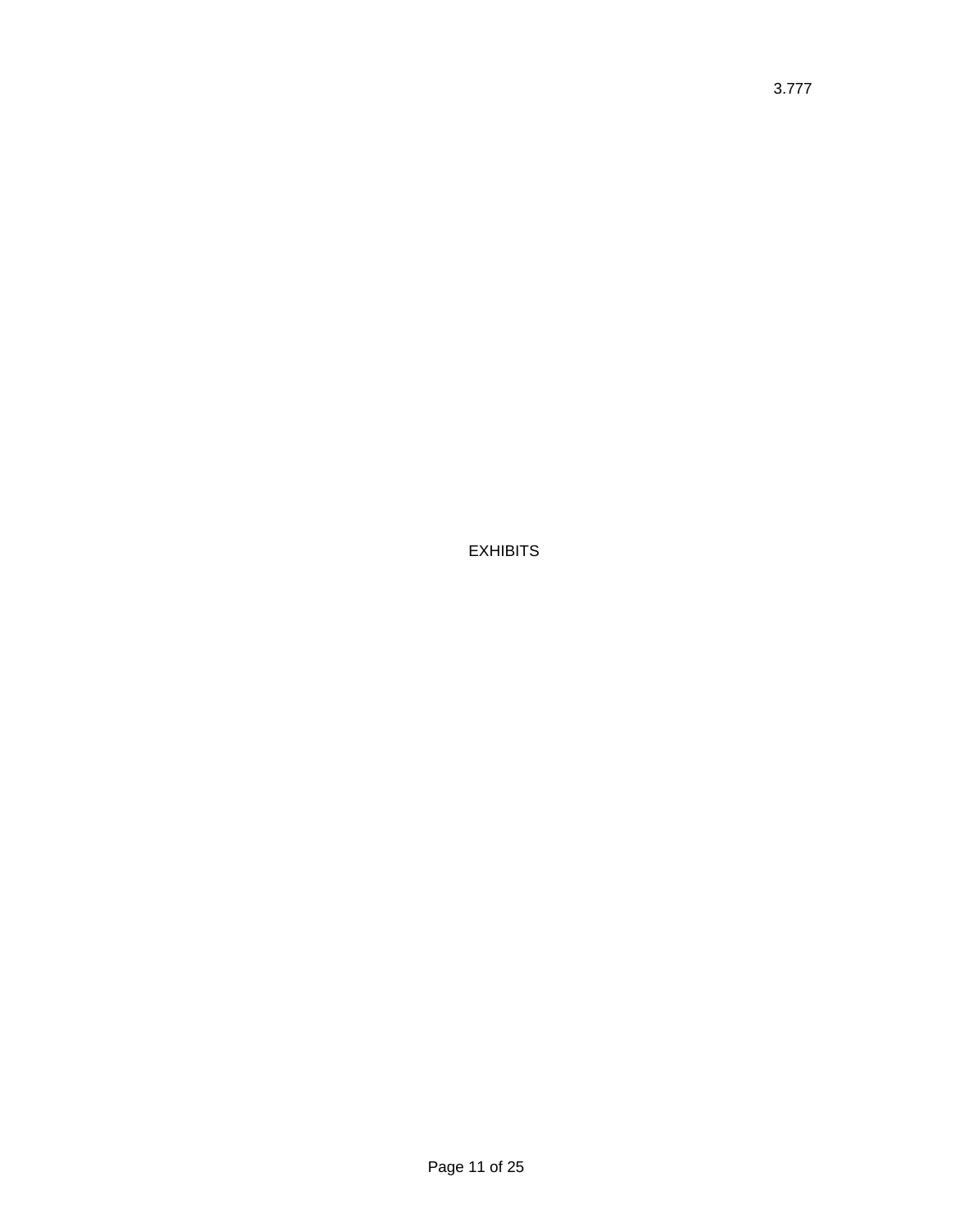### (EXHIBIT A)

## WESTERN HEIGHTS ISD MANDATORY REFERRAL AND RELEASE OF INFORMATION

As an employee of Western Heights, I understand that I have been referred to the Western Heights Employee Assistance Program (EAP). I understand that I must:

- { } Contact the EAP counselor (SAP) within 48 hours of time designated below.
- { } Provide a drug specimen within 24 hours.
- { } Submit to a breath alcohol test.

A signed copy of this waiver will be presented to the drug/alcohol consortium as notification that I am a referral from Western Heights. This form will serve as notice that information may be released to the Superintendent of Western Heights. Only information regarding my notification of the EAP counselor or SAP, confirmation of a face-to-face assessment, confirmation of admittance, including date and estimated length of stay, to an appropriate treatment program, confirmation of attendance at all scheduled treatment appointments, successful completion of the treatment program or drug and/or alcohol test results may be released to Superintendent.

Likewise, I understand that if I am required to submit to a drug and/or alcohol test and fail to do so that I will be considered to have tested positive and will be suspended without pay pending due process termination hearing if appropriate.

| Name of Employee: |  |
|-------------------|--|
|                   |  |

Social Security Number: University of the Social Security Number:

Signature of Applicant or Employee Date

Referring Supervisor **Date** 

Superintendent Date

Time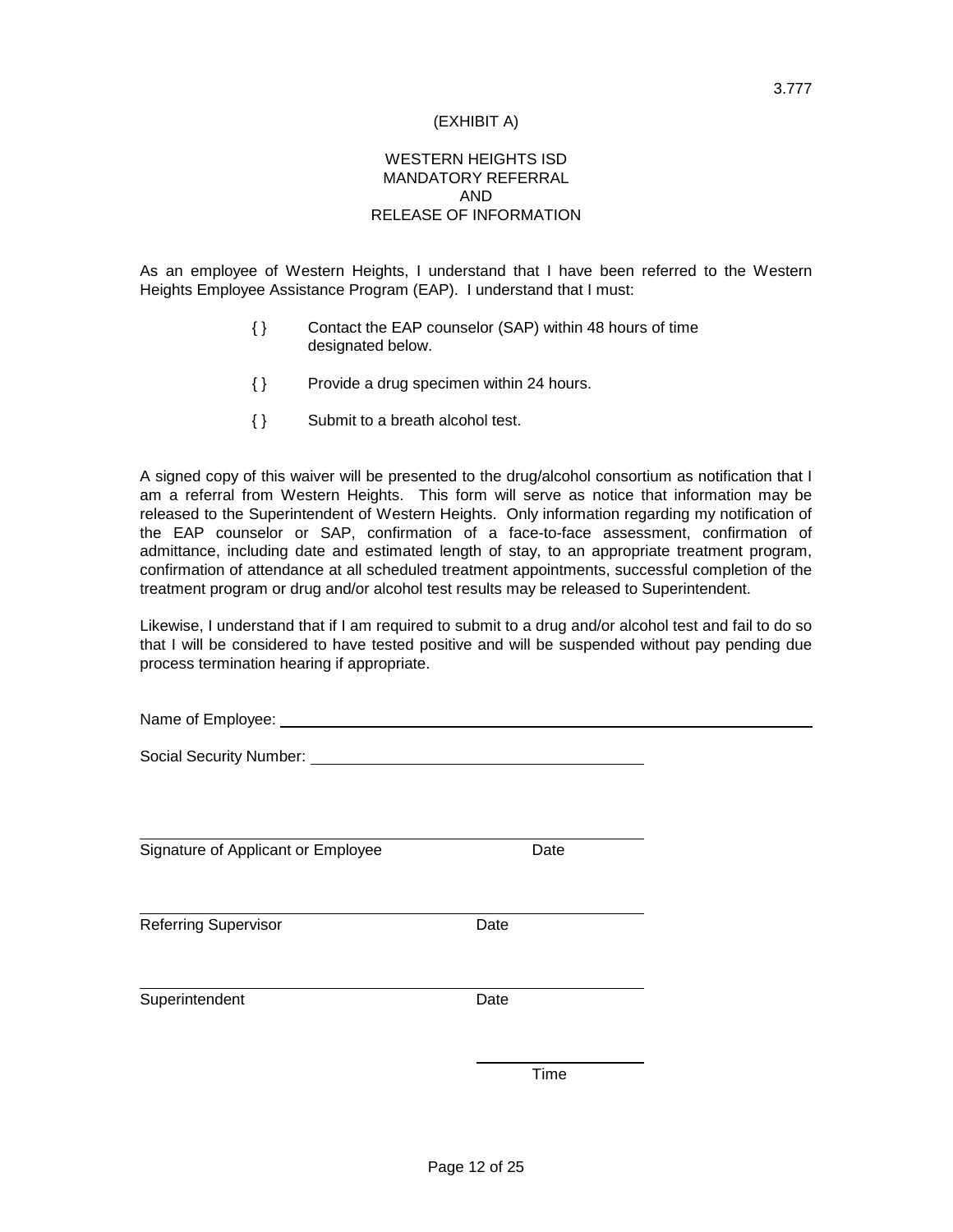### (EXHIBIT B)

## SAFETY SENSITIVE POSITIONS WESTERN HEIGHTS

SAFETY SENSITIVE - The Board of Education of Western Heights has established the following factors in designating specific positions as safety sensitive. The number of safety sensitive positions may increase further as criteria are established by the Board of Education of Western Heights.

- 1. Drivers of commercial vehicles:
	- a. with a gross vehicle weight rating of 26,001 pounds or more or combination vehicles (weighing at least 26,001 pounds) or
	- b. designated to transport 16 or more passengers including the driver, or
	- c. transporting hazardous materials in amounts requiring placarding.

Additional safety sensitive positions may be identified as further criteria are established or new mandates are implemented. Any employee who occupies added safety sensitive positions would be notified in writing of the change.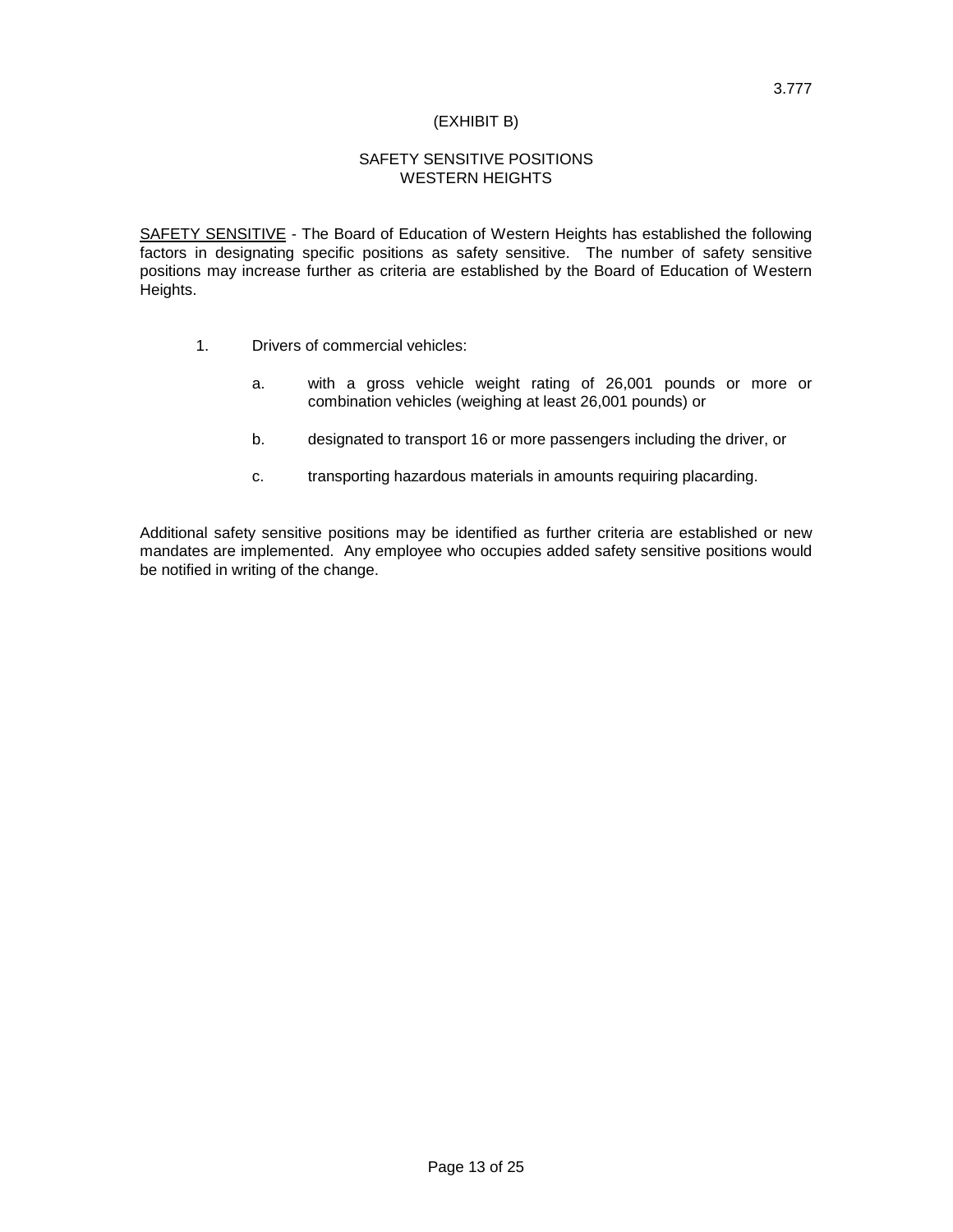## (EXHIBIT C)

## WESTERN HEIGHTS (EMPLOYEE)

## AFFIRMATION OF DRUG AND ALCOHOL TESTING POLICY

As an employee in a safety sensitive position, I affirm that I have received, read and understand the Western Heights Drug and Alcohol Testing Policy, I am aware that I may be required to undergo a drug and/or alcohol screen based upon reasonable suspicion; that I will be informed prior to the drug/alcohol screen; and, that I may be referred to an education and treatment program depending on the results of the drug/alcohol screen. I agree to abide by all provisions of the anti-drug policy as a condition of my continued employment with the school district.

EMPLOYEE NAME (PLEASE PRINT)

EMPLOYEE SIGNATURE DATE

WESTERN HEIGHTS DATE REPRESENTATIVE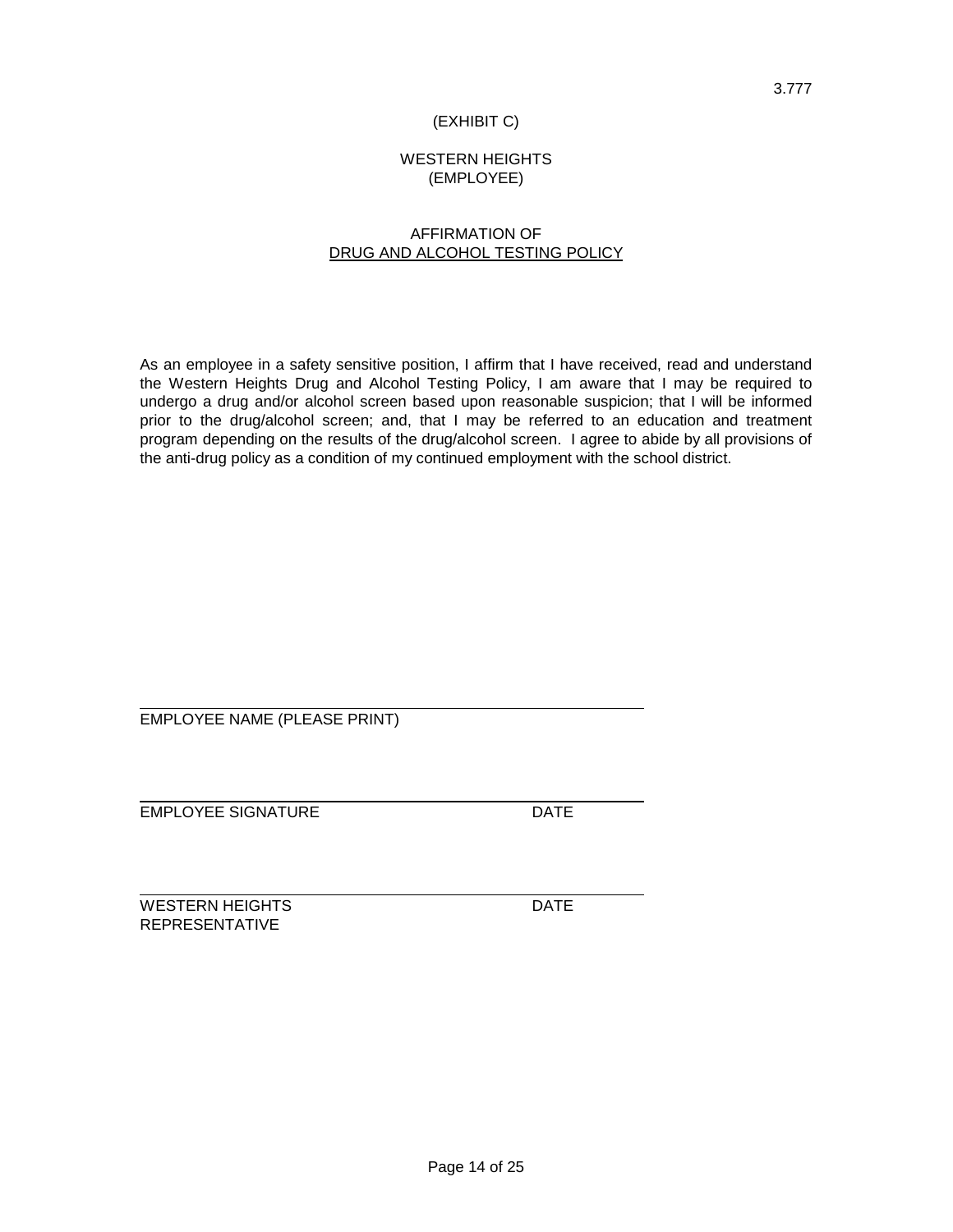## WESTERN HEIGHTS (APPLICANT)

(EXHIBIT D)

## AFFIRMATION OF DRUG AND ALCOHOL TESTING POLICY

### STATEMENT OF POLICY

Western Heights is committed to ensure a safe and drug/alcohol free workplace for all school district employees and the general public. As a public employer, the school district has a compelling interest in establishing reasonable condition of employment. Prohibiting employee drug/alcohol use is one such condition.

Western Heights is concerned with the well-being of its employees and the need to maintain employee productivity. The intent of the Western Heights Drug and Alcohol Testing Program is to offer a helping hand to those who need it, while sending a clear message that any illegal drug or alcohol use is contradictory with public services and WILL NOT BE TOLERATED!

It is the policy of Western Heights that all applicants, for safety sensitive positions, who receive a conditional offer of employment submit to a drug and alcohol test to document they are drug and alcohol free. Refusal to comply with this requirement will be considered the equivalent of receiving a confirmed "positive" result for employment and disqualification purposes. Any applicant who receives a confirmed "positive" drug screen result will have the offer of employment withdrawn and will be subject to disqualification from other application for school district employment for a period of two years from the effective date of the disqualification action.

### AFFIRMATION OF POLICY

As an applicant for a position, I affirm that I have read and understand the Western Heights Free Workplace Statement of Policy noted above, and I am aware that any offer of employment is conditional upon my taking a drug and alcohol test and the results thereof. If hired into a position for Western Heights, I agree to abide by all provisions of the anti-drug policy as a condition of my continued employment with the school district.

APPLICANT NAME (PLEASE PRINT)

APPLICANT SIGNATURE DATE

WESTERN HEIGHTS **DATE** REPRESENTATIVE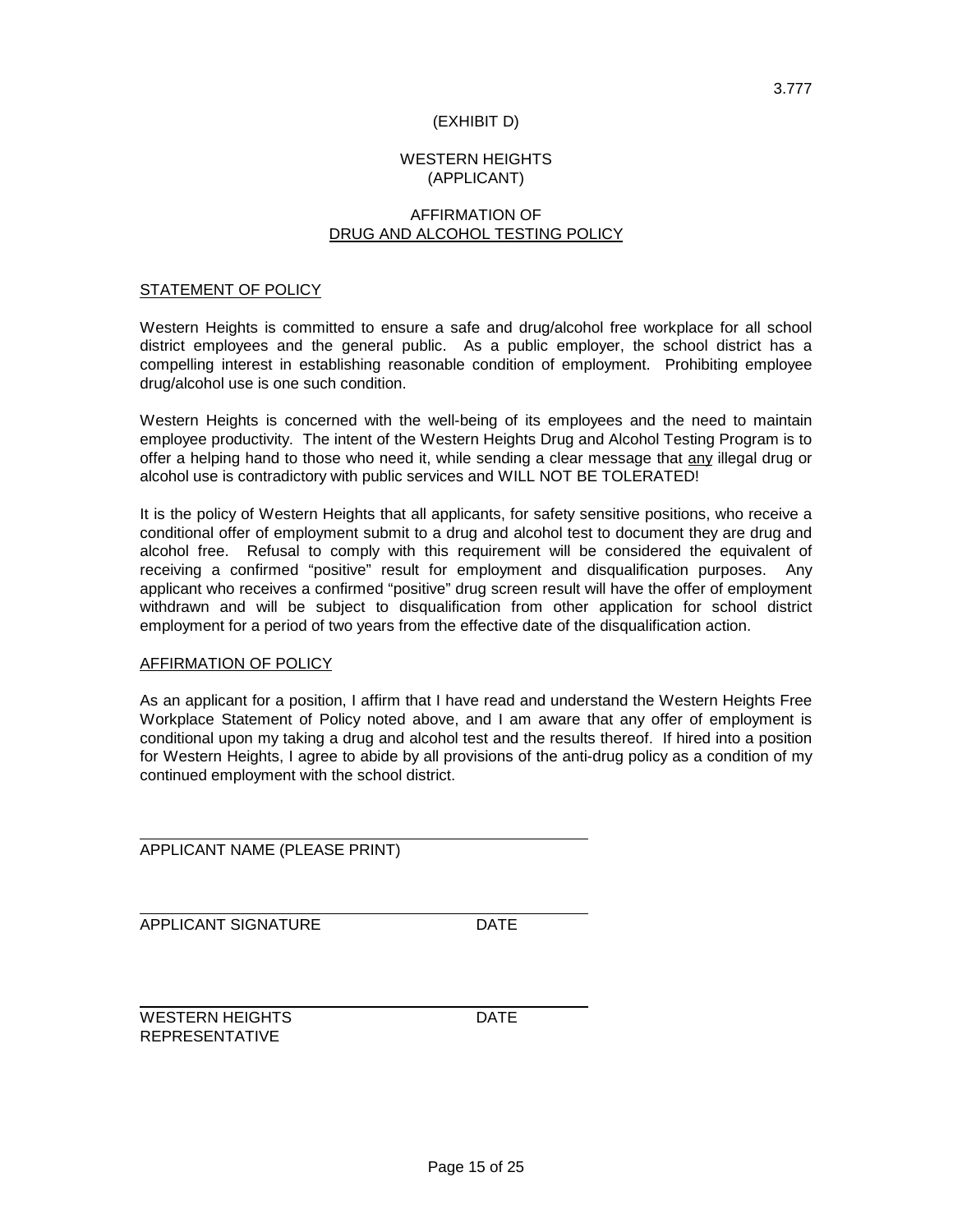# (EXHIBIT E)

### WESTERN HEIGHTS RELEASE OF INFORMATION

|                                                                                                                                                                                                         | Signature of Applicant                 |                          |  |
|---------------------------------------------------------------------------------------------------------------------------------------------------------------------------------------------------------|----------------------------------------|--------------------------|--|
|                                                                                                                                                                                                         |                                        |                          |  |
|                                                                                                                                                                                                         |                                        |                          |  |
|                                                                                                                                                                                                         |                                        |                          |  |
| in the alcohol testing ____________ and/or drug testing _____________ program. Under the auspices                                                                                                       |                                        |                          |  |
| of 49 CFR 382, et.al., Subpart C 382.301 (b) and C we are requesting the following information in<br>order to establish our need to require this applicant to take an alcohol and/or drug test prior to |                                        |                          |  |
| employment.                                                                                                                                                                                             |                                        |                          |  |
|                                                                                                                                                                                                         | Name and address(es) of the program(s) |                          |  |
| DRUG TESTING PROGRAM                                                                                                                                                                                    |                                        | ACLCOHOL TESTING PROGRAM |  |
|                                                                                                                                                                                                         |                                        |                          |  |
|                                                                                                                                                                                                         |                                        |                          |  |
|                                                                                                                                                                                                         |                                        |                          |  |
|                                                                                                                                                                                                         |                                        |                          |  |
| The driver did/did not participate in the alcohol testing program.                                                                                                                                      |                                        |                          |  |
|                                                                                                                                                                                                         |                                        |                          |  |
| The driver did/did not participate in the drug testing program.                                                                                                                                         |                                        |                          |  |
| The alcohol program conforms to the testing requirements of 49CFR part 40.                                                                                                                              |                                        |                          |  |
| Yes _____________ No ___________.                                                                                                                                                                       |                                        |                          |  |
| The drug testing program conforms to the testing requirements of 49CFR Part 40.                                                                                                                         |                                        |                          |  |
| Yes _______________ No _____________.                                                                                                                                                                   |                                        |                          |  |
| The driver is qualified under these rules and has not refused to be tested for alcohol or controlled<br>substances.                                                                                     |                                        |                          |  |
| Yes ______________ No _____________.                                                                                                                                                                    |                                        |                          |  |
| Date the driver was last tested for controlled substances: _____________________                                                                                                                        |                                        |                          |  |
|                                                                                                                                                                                                         |                                        |                          |  |
| Date the driver was last tested for alcohol: __________________.                                                                                                                                        |                                        |                          |  |
| Please attach a copy of the results of any test taken within the previous six months and any                                                                                                            |                                        |                          |  |
| violations of the prohibitions related to alcohol and controlled substance usage. (Total number of<br>results attached _______________________. Total number of violations attached _________.)         |                                        |                          |  |
|                                                                                                                                                                                                         |                                        |                          |  |
|                                                                                                                                                                                                         | Signature of Responsible Party         |                          |  |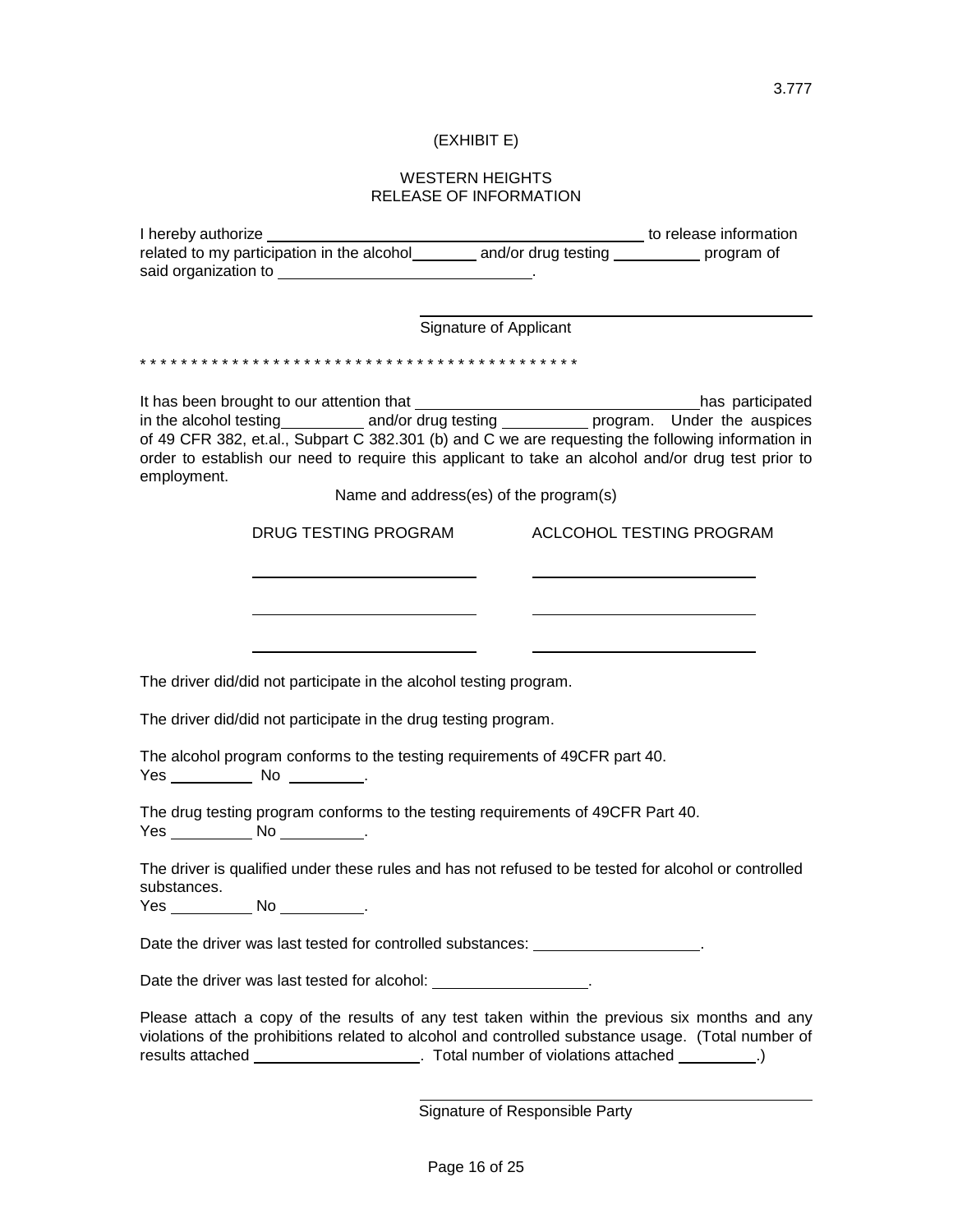# (EXHIBIT F)

## WESTERN HEIGHTS **Reasonable Suspicion Report Form**

|                                               | Date Behavior Observed: (Month/Day/Year)         |                                                                                              |
|-----------------------------------------------|--------------------------------------------------|----------------------------------------------------------------------------------------------|
| Time Observed: From _ am/pm to ________ am/pm |                                                  |                                                                                              |
|                                               | Location where employee was observed:            |                                                                                              |
|                                               | Behavior Observed: (Check all items which apply) |                                                                                              |
| Speech:                                       |                                                  | Normal Incoherent                                                                            |
|                                               | Confused                                         | Slurred                                                                                      |
|                                               | Whispering                                       | Silent                                                                                       |
|                                               | Loud                                             | Rapid                                                                                        |
|                                               | Cursing                                          |                                                                                              |
| Balance:                                      | Normal                                           | ___Staggering                                                                                |
|                                               | Swaying                                          | Falling                                                                                      |
| Eyes:                                         |                                                  | Normal Reddened (bloodshot)                                                                  |
|                                               | Pupils Dilated                                   | <b>Pupils Constricted</b>                                                                    |
|                                               |                                                  |                                                                                              |
| <b>Walking and Turning:</b>                   |                                                  | Normal Stumbling                                                                             |
|                                               | Arms raised for Balance Reaching for Support     |                                                                                              |
| Lack of Coordination                          |                                                  |                                                                                              |
| Awareness:                                    | Normal Confused<br>Sleepy Paranoid               |                                                                                              |
| swearing, cursing.                            |                                                  | Comments of employee (please quote remarks, admissions, etc.) which are pertinent; such as   |
|                                               |                                                  | Other observed actions or behavior (i.e., odors, vomiting, coughing, gagging, crying, etc.): |
|                                               |                                                  |                                                                                              |
|                                               |                                                  |                                                                                              |
| Supervisor                                    |                                                  | Date                                                                                         |
|                                               |                                                  |                                                                                              |

This report must be prepared every time an employee is suspected of drug or alcohol use by actions, appearance, or conduct while on duty. This form must be completed within 24 hours or before test results are released.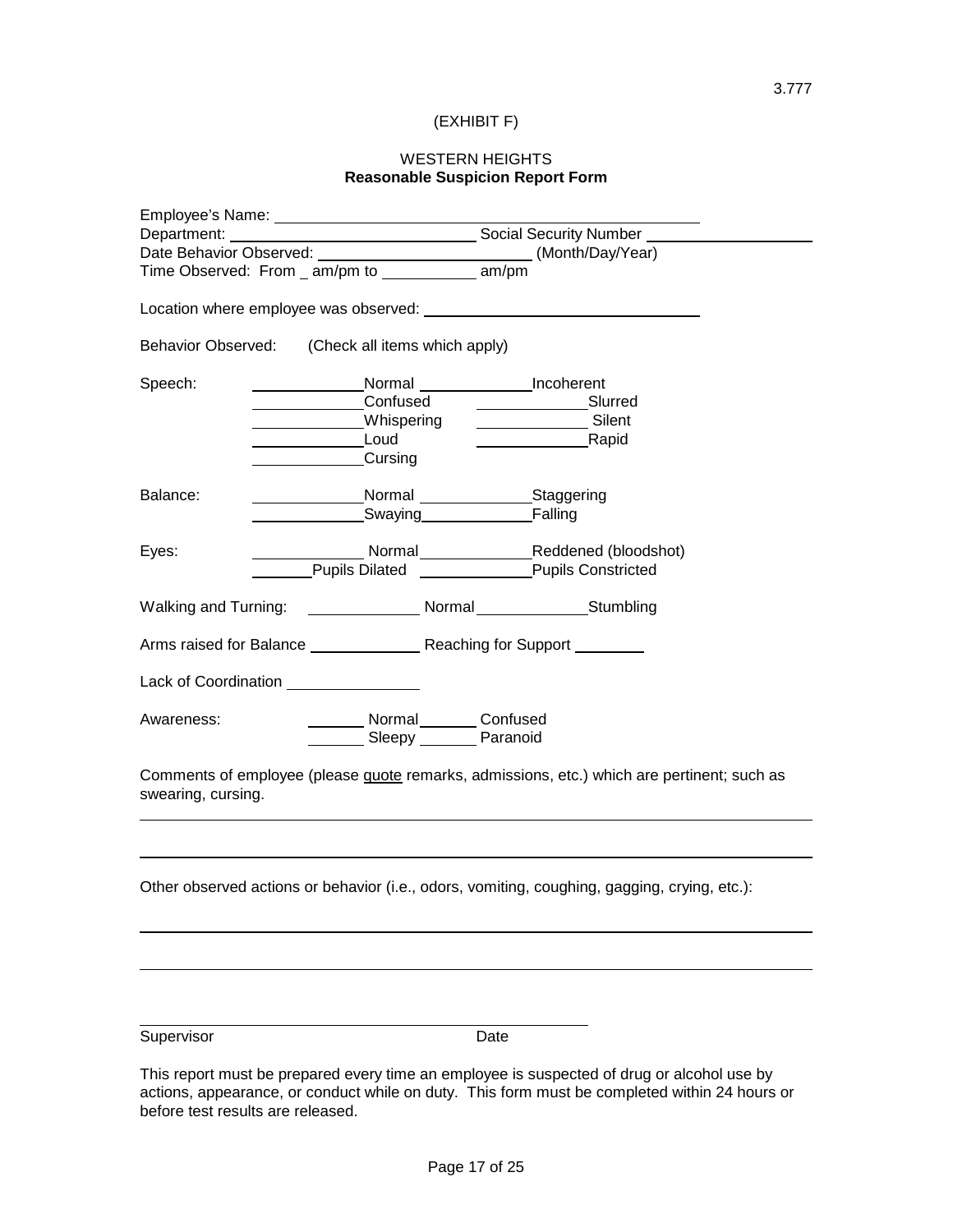DEFINITIONS FOR WESTERN HEIGHTS DRUG AND ALCOHOL TESTING POLICY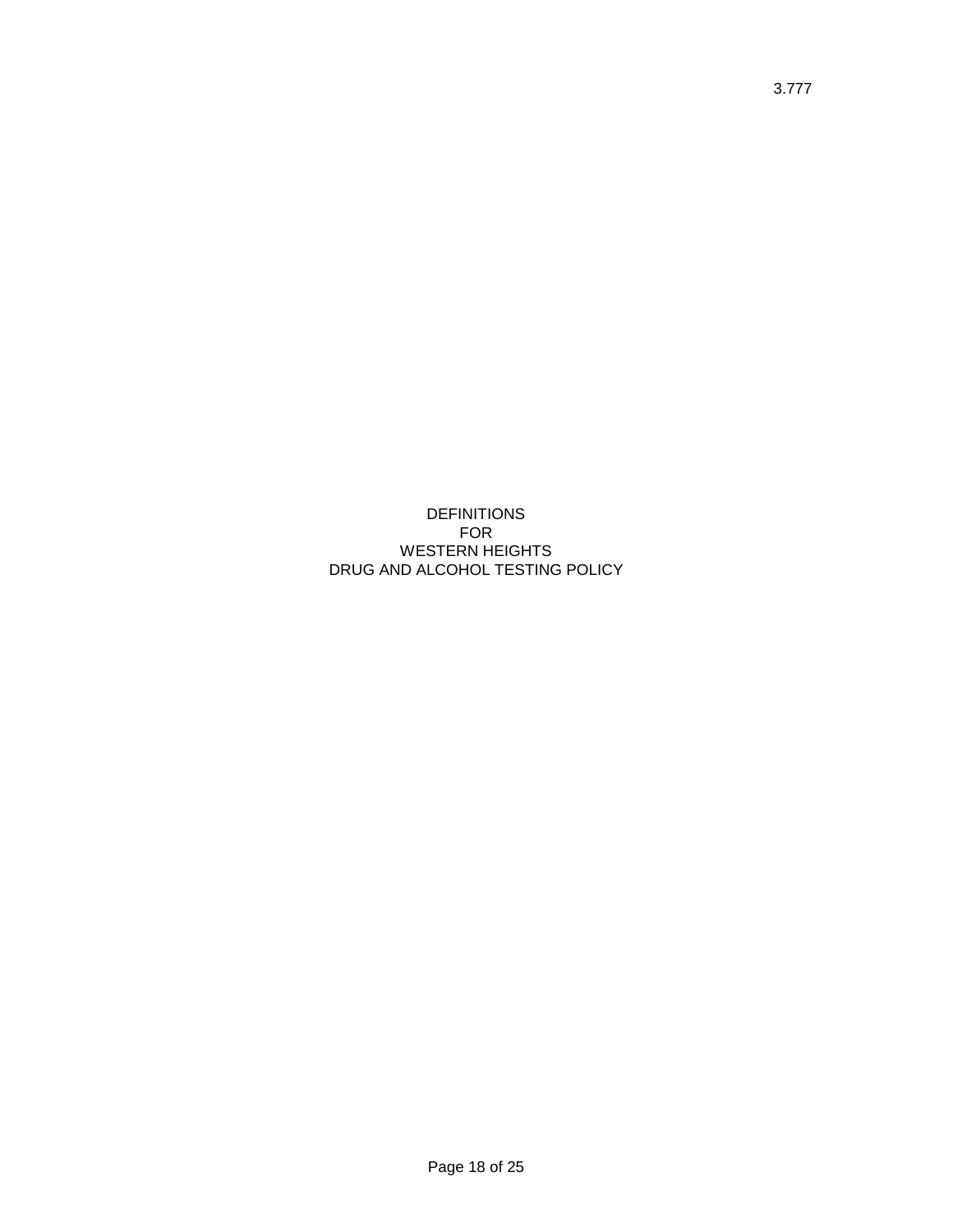### DEFINITIONS WESTERN HEIGHTS DRUG AND ALCOHOL TESTING POLICY

ACCIDENT - An incident reportable under 49CFR Part 382, and 391.

AIR BLANK - A reading by an EBT of ambient air containing no alcohol. (In EBT's using gas chromatography technology, a reading of the device's internal standard).

ALCOHOL - The intoxicating agent in beverage alcohol, ethyl alcohol, or other low molecular weight alcohols including methyl and isopropyl alcohol.

ALCOHOL CONCENTRATION - Means the alcohol in a volume of breath expressed in terms of grams of alcohol per 210 liters of breath as indicated by an evidential breath test under this part.

ALCOHOL USE - The consumption of any beverage, mixture, or preparation, including any medication, containing alcohol.

APPLICANT - An individual offered employment in, or being promoted or transferred to a safety sensitive position.

AUTHORIZED SUBSTANCES - Include only (1) lawful over-the-counter drugs (excluding alcohol) in amounts as specifically directed by the manufacturer.

BREATH ALCOHOL TECHNICIAN (BAT) - An individual who instructs and assists individuals in the alcohol testing process and operates at EBT.

COLLECTION SITE AGENCY - A facility designated by B & T Precision Testing as the collection site for drug screening samples (urine) and breath alcohol testing. For purposes of this policy, the collection site is not the testing laboratory.

WESTERN HEIGHTS ISD PROPERTY - All areas in which Western Heights operates including actual premises, parking lots, owned or leased equipment, lockers, desks, work areas and buildings, storage facilities, etc.

DRUG - Any chemical substance that, when consumed, tends to produce a physical, mental, or emotional change.

DRUG SCREENING - Procedure to eliminate negative urine specimens from further considerations.

DRUG TESTING - An analytical procedure which identifies the presence of a specific drug or metabolite and which uses a different chemical principle from that of the initial test to insure reliability and accuracy. At this time gas chromatography/mass spectrometry (GC/MS) is the accepted standard confirmation method for cocaine, marijuana, opiates, amphetamines and phencyclidine.

EVIDENTIAL BREATH TESTING DEVICE (EBT) - An EBT approved by the National Highway Traffic Safety Administration (NHTSA) for the evidential testing of breath and placed on NHTSA's "Conforming Products List of Evidential Breath Measurement Devices"(CPL).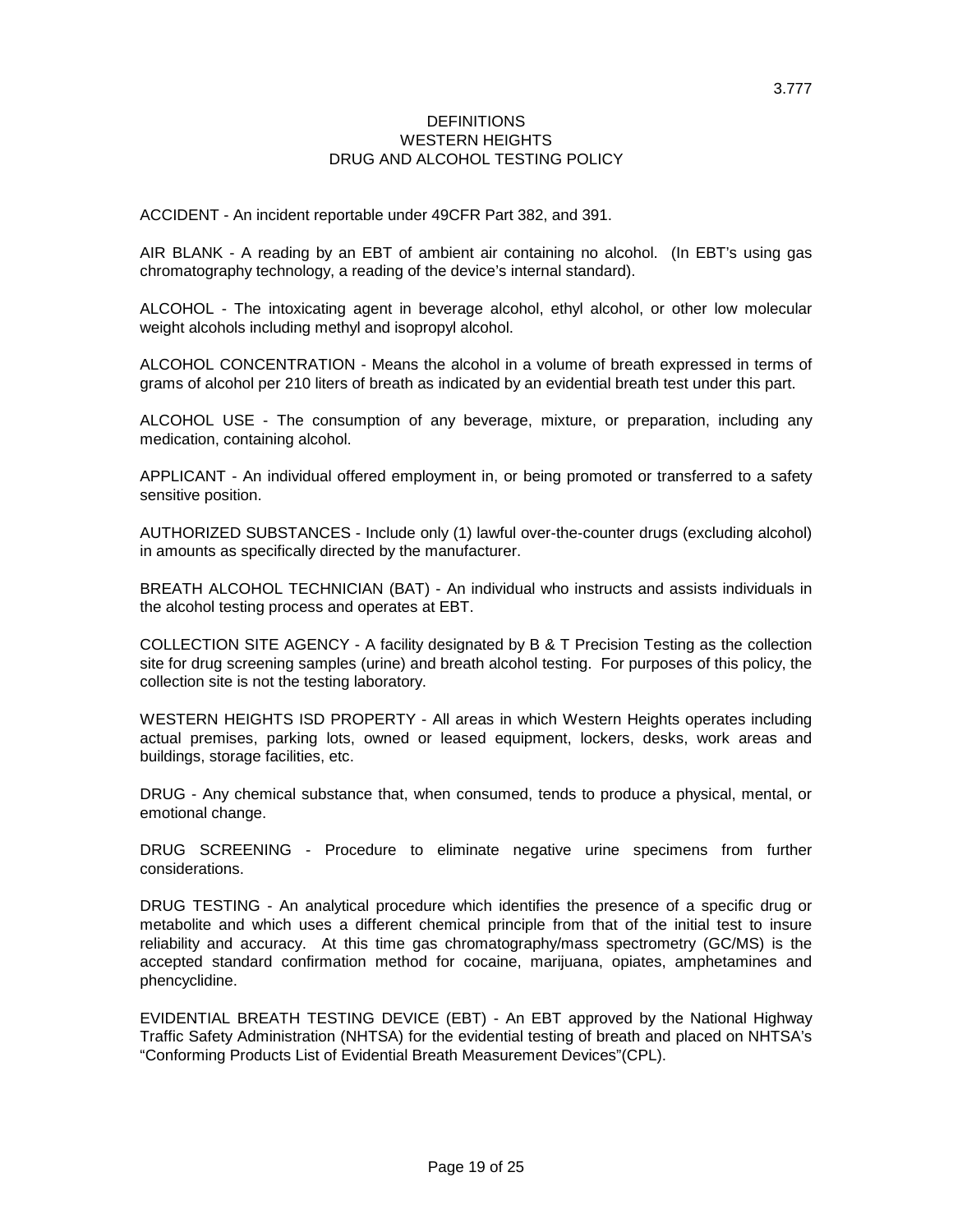EMPLOYEE ASSISTANCE PROGRAM (EAP) - A program to help employees, and often their families, recognize and overcome personal problems that are interfering with the employee's work performance. This is an extension of the performance appraisal process and is designed to reach performance problems that cannot be remedied by training, education, or other employercontrolled factors. Among the many personal problems an Employee Assistance Program may deal with are alcohol and drug abuse.

EMPLOYEE ASSISTANCE PROGRAM CONTRACTOR - B & T Precision Testing

ILLEGAL DRUGS - Urine samples from applicants and employees will be screened in all cases to identify the following classes of substances:

### THRESHOLD FOR POSITIVE VERIFICATION

## IMMUNOASSAY SCREEN

| Marijuana/Metabolite         | 50 NG/ML   |
|------------------------------|------------|
| Cocaine Metabolite           | 300 NG/ML  |
| Opiates                      | 300 NG/ML  |
| Phencyclidine (PCP)          | 25 NG/ML   |
| Amphetamines/Methamphetamine | 1000 NG/ML |

When the initial screen is positive (has exceeded the established screening threshold) a second confirmation test gas chromatography/mass spectrometry (GC/MS) will be completed. The thresholds for positive confirmation for GC/MS are as follows:

| Marijuana/Metabolite        | 15 NG/ML         |
|-----------------------------|------------------|
| Cocaine Metabolite          | <b>150 NG/ML</b> |
| Opiates                     | 300 NG/ML        |
| Phencyclidine               | 25 NG/ML         |
| Amphetamine/Methamphetamine | 500 NG/ML        |

IMPAIRED - Under the influence of an illegal or legal drug whereby the employee's senses (i.e., sight, hearing, balance, reaction, reflex) or judgement are affected.

LEGAL/PRESCRIBED (MEDICATION) DRUGS - Drugs an individual may be taking under the direction of a licensed physician to address a specific physical, emotional or mental condition.

MEDICAL REVIEW OFFICER (MRO) - A licensed physician who reviews and interprets positive results of confirmatory tests and evaluates those results together with medical history or any other relevant biomedical information to confirm positive results. This person has knowledge of substance abuse and appropriate medical or forensic training.

(CONFIRMED) NEGATIVE RESULT - No detection of an illegal substance in the pure form of its metabolites at or above the threshold level by a drug screening test.

(CONFIRMED) POSITIVE RESULT - The detection of an illicit substance in the pure form of its metabolites at or above the specified threshold by two consecutive drug screening tests which employ different test methods and which was not determined by the appropriate medical, scientific, professional testing or forensic authority to have been caused by alternate medical explanations or scientifically insufficient data. All positive results are intensively reviewed by a Medical Review Officer (MRO).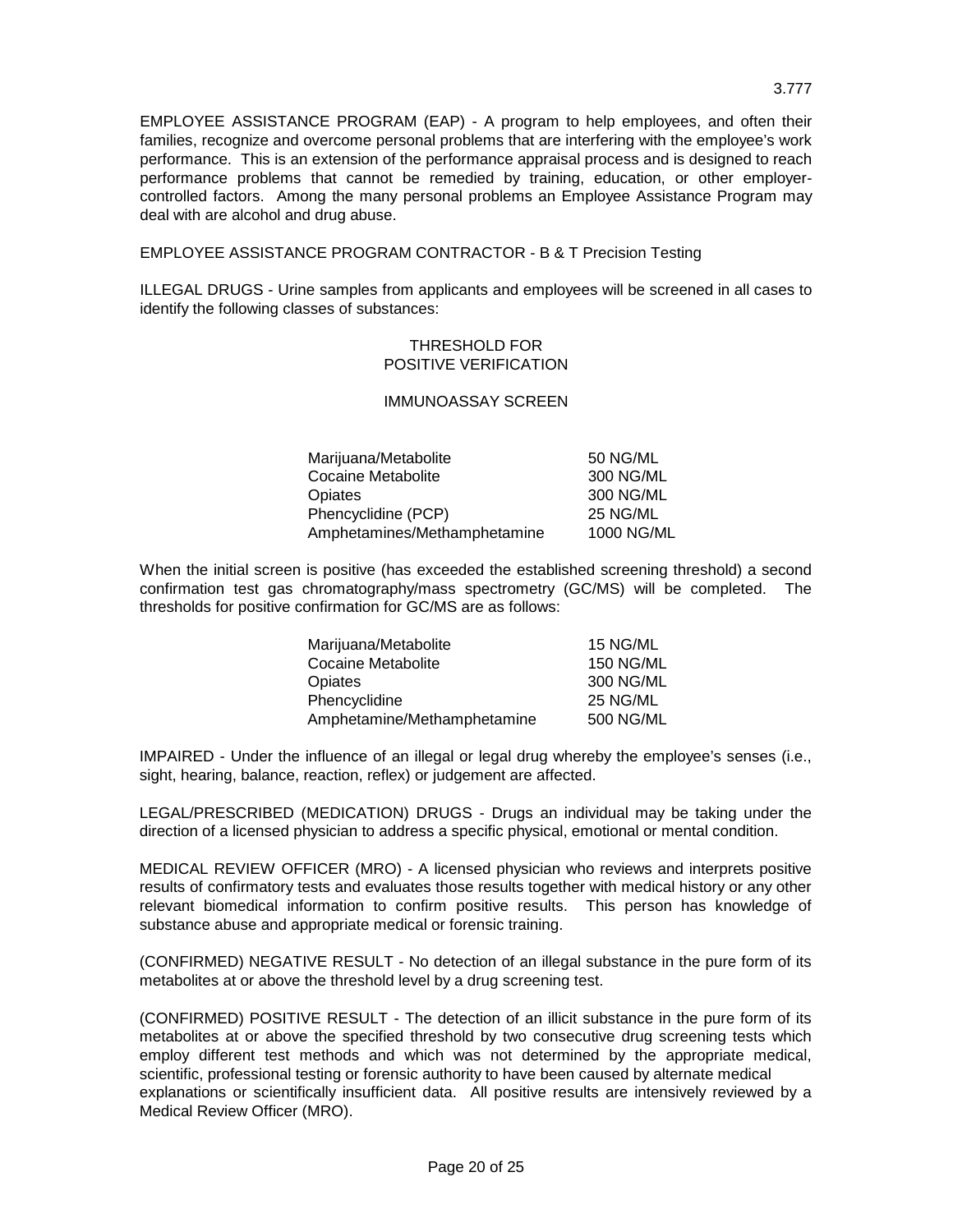REASONABLE SUSPICION - Involves a judgement made regarding the employee's behavior, appearance, speech or body odor, or evidence found or reported and may be based on, among other circumstances, one of the following:

- 1. Direct observation of specific, contemporaneous, particular behavior exhibited by the employee which may impair the employee's ability to perform his/her job or which may pose a threat to safety or health.
- 2. Physical on-the-job observation of drug and/or alcohol use by the employee.
- 3. Documented deterioration in the employee's job performance that is likely to be attributed to drug or alcohol use by the employee.
- 4. An on-the-job incident or occurrence where there is evidence to indicate the incident or occurrence was in whole or in part the result of the employee's actions or inactions and/or the employee exhibited behavior indicating illegal drug or alcohol use.

SAFETY SENSITIVE - The Board of Education of Western Heights has established the following factors in designating specific positions as safety sensitive. The number of safety sensitive positions may be increased as further criteria are established by the Board of Education of Western Heights.

- 1. Drivers of commercial vehicles:
	- a. with a gross vehicle weight rating of 26,001 pounds or more or combination vehicles (weighing at least 26,001 pounds) or
	- b. designated to transport 16 or more passengers including the driver, or
	- c. transporting hazardous materials in amounts requiring placarding.

SUBSTANCE ABUSE PROFESSIONAL (SAP) - A licensed physician (Medical Doctor or Doctor of Osteopathy), or a licensed or certified psychologist, social worker, employee assistance professional, or addiction counselor (certified by the National Association of Alcoholism and Drug Abuse Counselors Certification Commission) with knowledge of a clinical experience in the diagnosis and treatment of alcohol and controlled substances-related disorders.

TESTING LABORATORY - A laboratory certified by the Department of Health and Human Services (DHHS) and the National Institute of Drug Abuse (NIDA) to perform drug testing or urine specimens obtained at the collection site.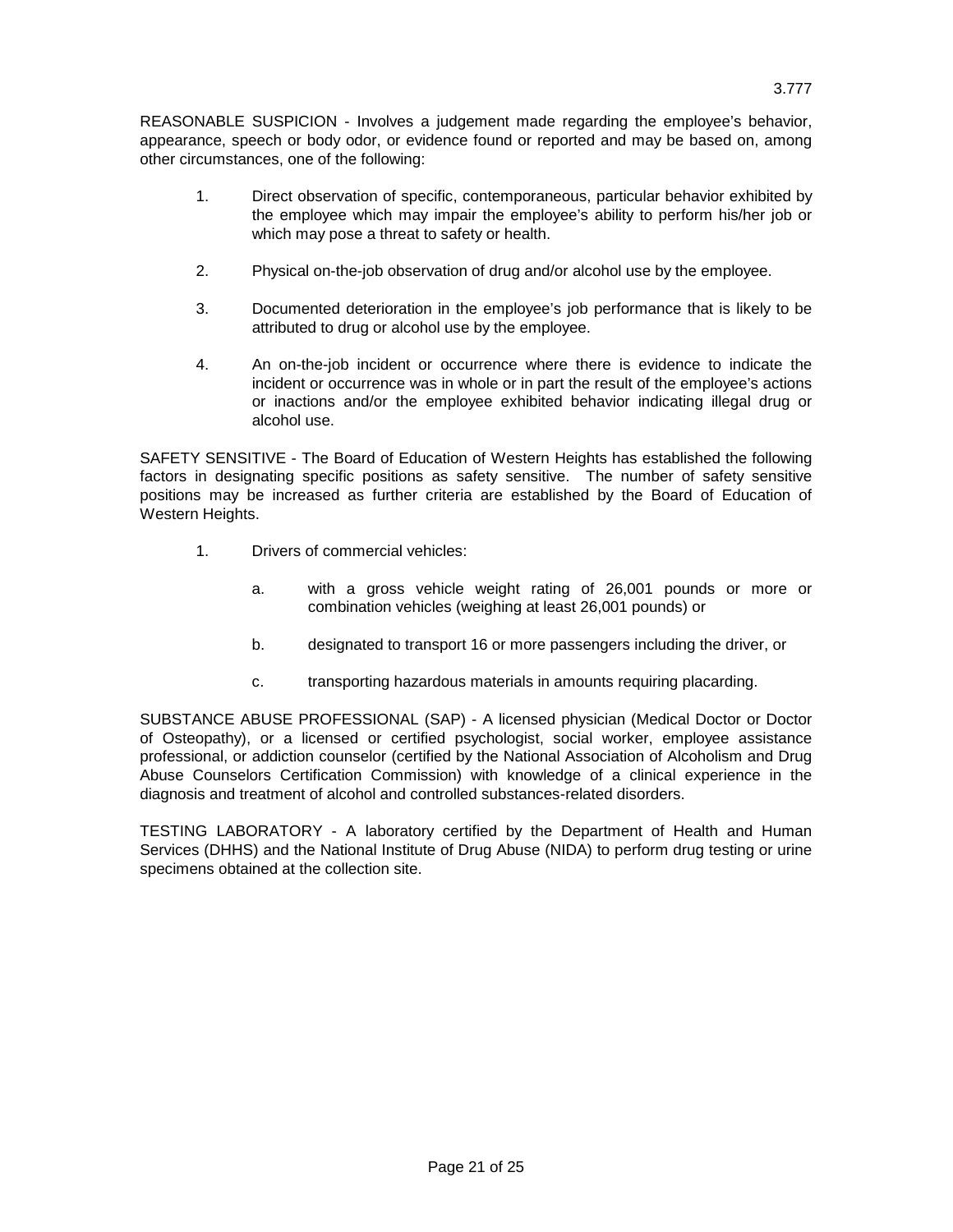# WESTERN HEIGHTS ISD #I-041

## EMPLOYEE ASSISTANCE PROGRAM

(EAP)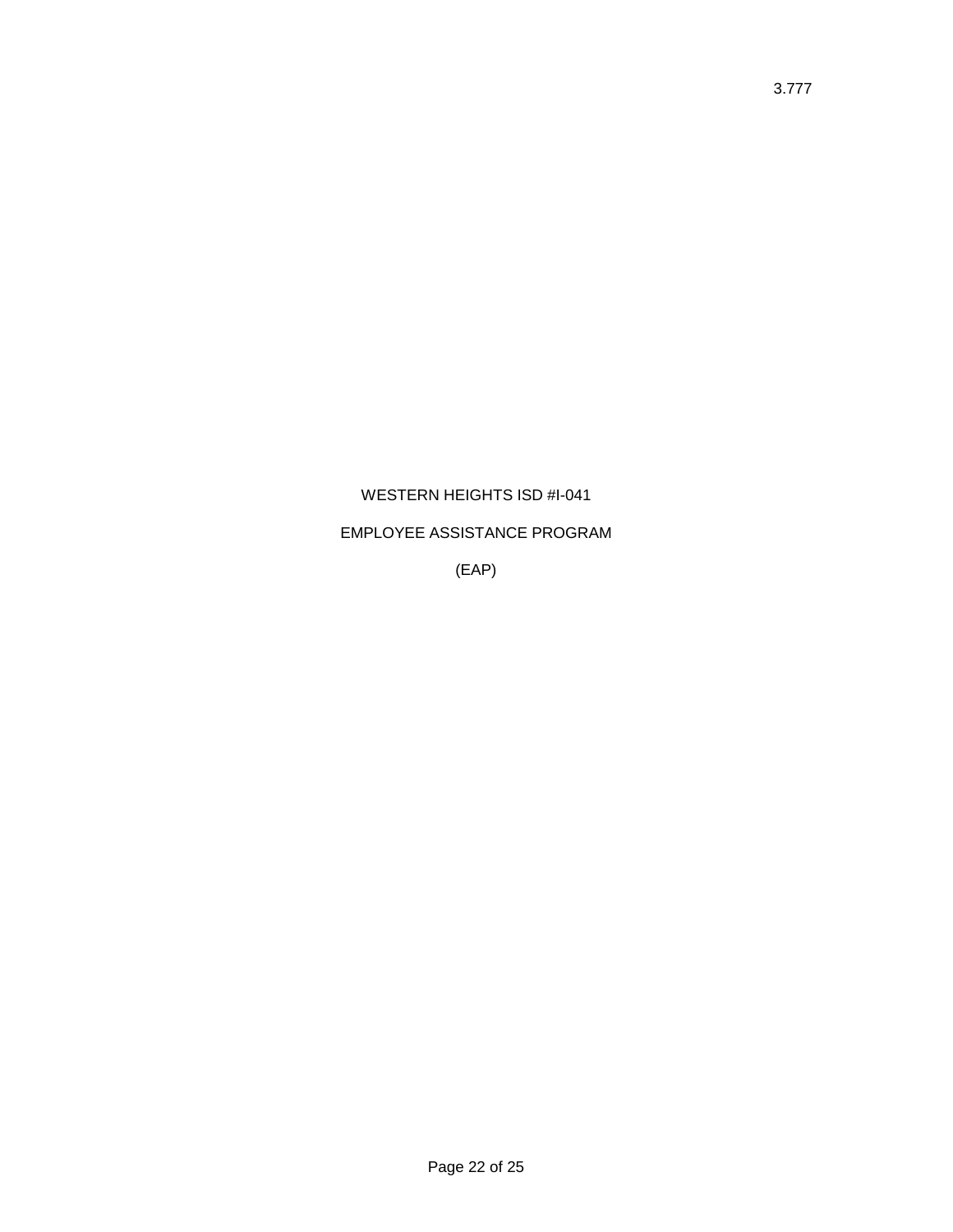### WESTERN HEIGHTS

### EMPLOYEE ASSISTANCE PROGRAM (EAP)

Western Heights has the responsibility of providing a safe, healthy and efficient work environment for all safety sensitive employees. In an effort to enhance the personal well being of the Western Heights employees and their immediate family members and to contain the rising health care premiums of its work force, the Board of Education of Western Heights has chosen to make an Employee Assistance Program (EAP) available to all safety sensitive employees.

#### **POLICY**

The Board of Education of Western Heights will provide an Employee Assistance Program for all safety sensitive employees.

- A. The EAP will be available for use on a voluntary basis as well as for mandatory referrals.
- B. The EAP will provide assessment and referral services.
- C. The EAP will offer thorough and complete confidentiality.
- D. The Superintendent of Western Heights shall be responsible for oversight and maintenance of the EAP and will provide, with the support of Behavioral Service Centers of Oklahoma, Inc., high level direction and promotion of the EAP.
- E. The EAP will provide training and education for all safety sensitive employees on how to utilize the program and will provide additional training and education for supervisors who will be allowed to make mandatory referrals.

### **PROCEDURE**

The EAP "Support-line" number will be coordinated by an external agency, B & T Precision Testing. This program will include the below listed telephone number, available during working hours to be answered by a master's level mental health professional who will provide telephone counseling, and if requested by the caller, referral to appropriate services for further assistance. The telephone number and the policy will be provided to each individual safety sensitive employee and be available on school district bulletin boards.

# (405) 942-3920

## VOLUNTARY REFERRAL

The EAP will be available to all safety sensitive employees and immediate to utilize at their own discretion as needed. Unlimited access is available. This process will involve the employee of family member merely dialing the above number and discussing the problem with a mental health professional. If requested by the caller and/or if appropriate, a referral will be made to appropriate resources to deal with the problem.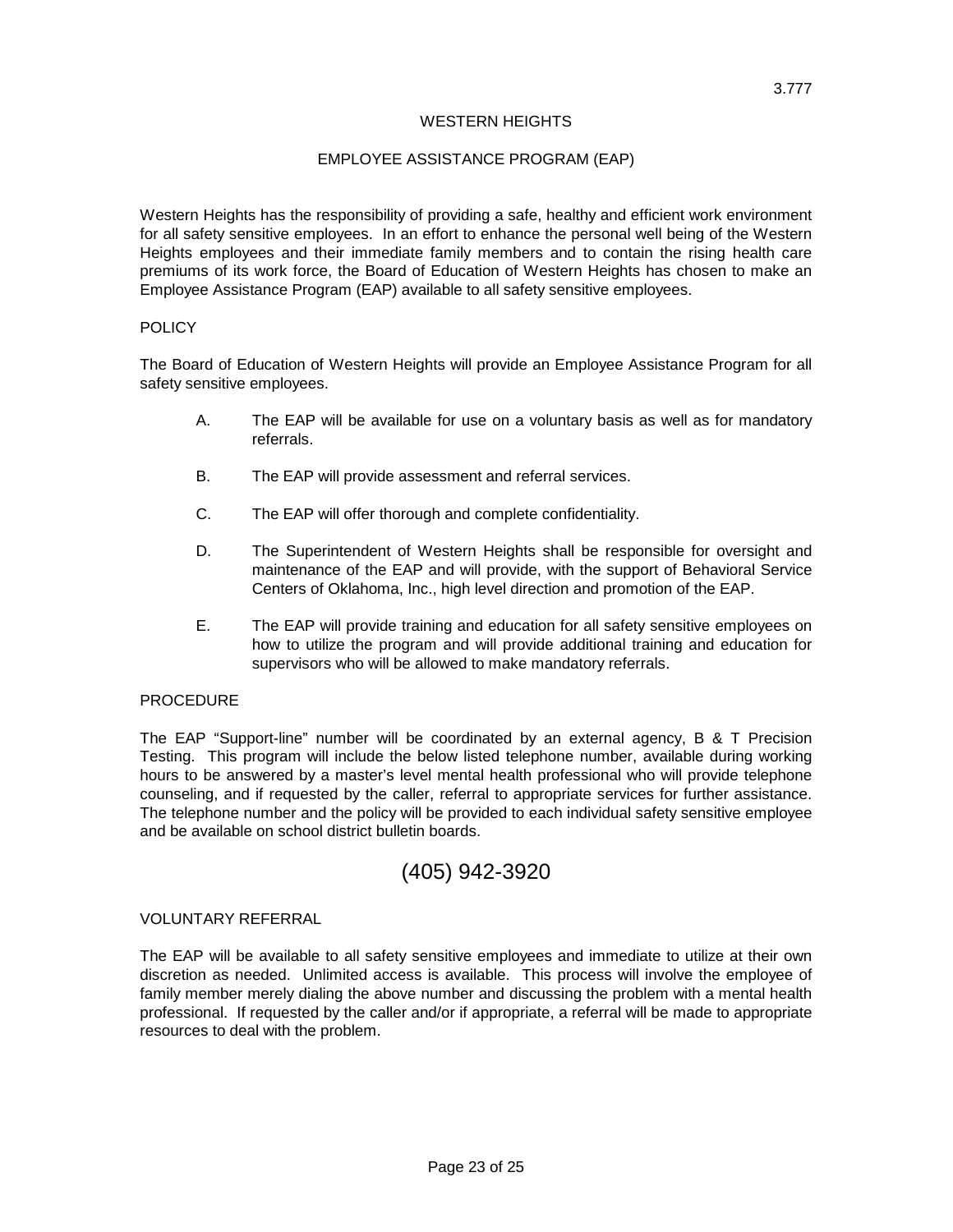### MANDATORY REFERRAL

Mandatory referrals may be made to the EAP by the supervisors of Western Heights. A mandatory referral shall be the result of a documented problem or problems related to poor job performance on the part of the employee. If a mandatory referral is made by a supervisor, the referral form shall be completed by the supervisor, signed by the employee and the form forwarded to Superintendent of Western Heights (See exhibit "A"). Superintendent of Western Heights will contact the EAP counselor to alert them to the required contact. The employee will have 48 hours from after signing the referral form to contact an EAP counselor by calling the number and setting up a face-to-face meeting with appropriate referral sources. The EAP counselor will confirm contact from the employee by notifying the Superintendent of Western Heights. Failure to contact the EAP counselor within 48 hours without just cause may be grounds for disciplinary action, including termination.

In the case of a mandatory referral for drug testing, the supervisor will accompany the employee to be tested to the testing site.

### **CONFIDENTIALITY**

The Employee Assistance Program Administrator (Behavioral Service Centers of Oklahoma, Inc.) shall maintain only those records necessary to comply with the program. After a supervisor refers an employee to the EAP, the EAP will maintain all records necessary to carry out its duties. All medical and/or rehabilitation records concerning the employee's problem, including the employee's identity, diagnosis, prognosis, or treatment are confidential and may be disclosed only when authorized through written consent of the employee.

### LEAVE ALLOWANCE

### A. VOLUNTARY REFERRAL

Employees will be allowed to utilize their accrued sick leave or accrued vacation leave to voluntarily access the EAP, should such appointment(s) be necessary during their normal working hours. Western Heights would encourage employees to pursue assessment and counseling during off duty hours whenever possible.

### B. MANDATORY REFERRAL

Employees' vacation and sick leave will be used for referral and assessment sessions which are mandated by the employee's supervisor, or the Superintendent of Western Heights. Further, counseling activities beyond referral and assessment will be the responsibility of the employee.

#### TRAINING AND EDUCATION

The EAP will provide an initial training and education program for employees to familiarize them with the program and its process. The Director of Personnel will provide two additional hours of training and education for supervisors to provide background on drugs and information for appropriate mandatory referrals through documented job performance incidents. As a result of this training, a supervisor may determine whether an employee may be drug tested for reasonable cause.